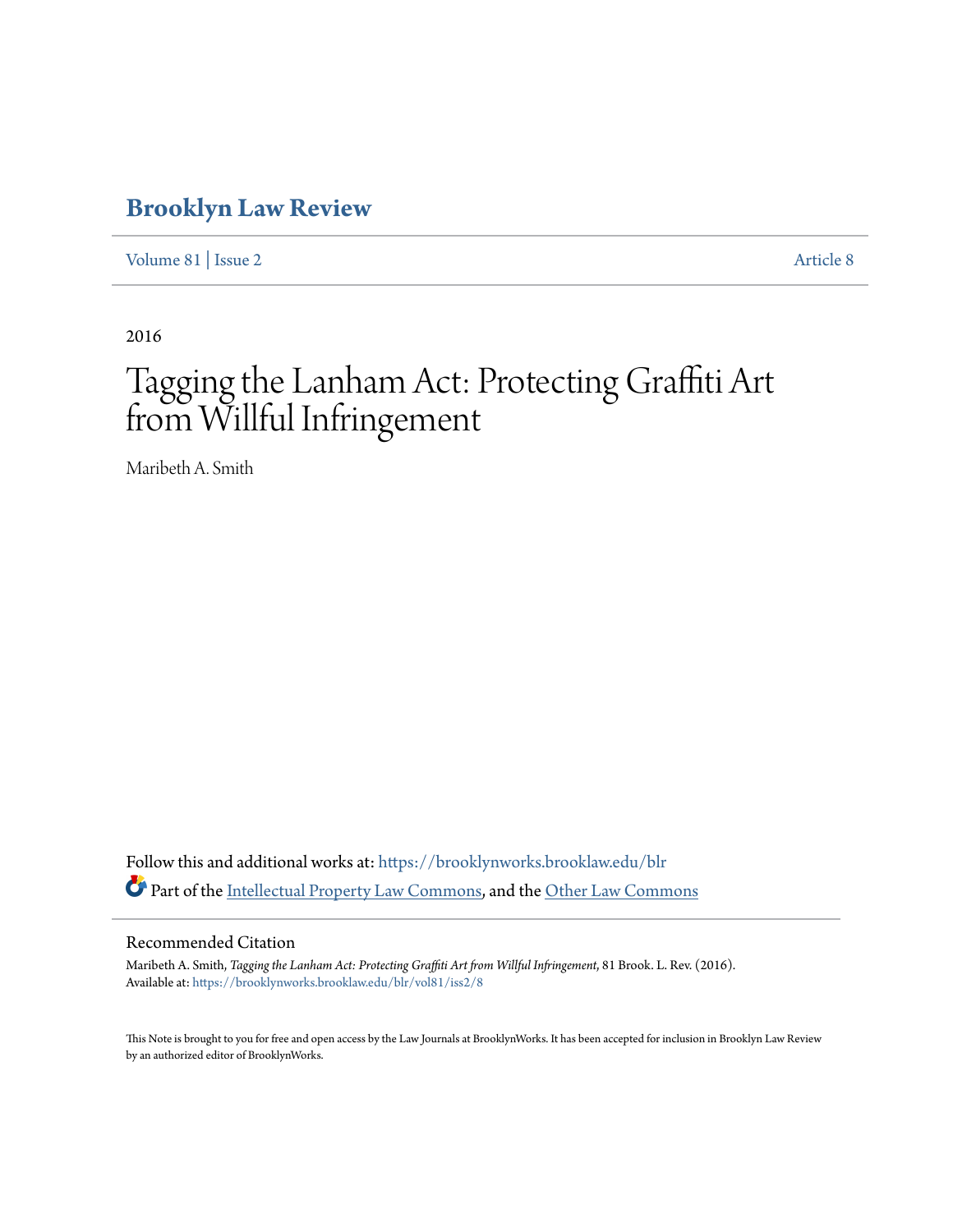# Tagging the Lanham Act

## PROTECTING GRAFFITI ART FROM WILLFUL INFRINGEMENT

#### **INTRODUCTION**

Art has long been integral to society's sense of culture, life, and liberty, and conceptions of what constitutes art and who the artists are in our society have evolved in the thousands of years since our ancestors first sketched on cave walls. But as the role of art in society has changed, so have the demands for the legal protection of that art. Graffiti has gone from being known as the result of troubled youth tagging walls to commercially commissioned art, and monetizing graffiti is now a possibility. John F. Kennedy said, "If art is to nourish the roots of our culture, society must set the artist free to follow his vision wherever it takes him." <sup>1</sup> To achieve this, society must protect artists' ownership rights. Protecting artists' rights can be difficult, however, for nontraditional art forms like graffiti.

Graffiti has been described as a perennial feature "of life at the edges of the contemporary city." <sup>2</sup> While graffiti once signified urban blight, it has become a sought-after art form. It has been reprinted on commercial items and removed from its original location and displayed in galleries.<sup>3</sup> Graffiti artists produce pieces that, like President Kennedy suggested, will nourish the roots of our culture if the artists are free to follow their vision. A recent example of this is the response to Banksy, the popular and elusive British graffiti artist. When Banksy created a piece depicting the

<sup>1</sup> *President John F. Kennedy: Remarks at Amherst College, October 26, 1963*, NAT'<sup>L</sup> ENDOWMENT FOR THE ARTS, https://www.arts.gov/about/kennedy [http://perma.cc/ 62NP-6T3F] (last visited Mar. 4, 2016); *see* Michelle Bougdanos, *The Visual Artists Rights Act and Its Application to Graffiti Murals: Whose Wall Is It Anyway?,* 18 N.Y.L. SCH. J. HUM. RTS. 549, 551 (2002) (quoting SIMON G. ARINK, JOHN F. KENNEDY: THE MAN AND THE PRESIDENCY 105 (1987)).

<sup>2</sup> Cameron McAuliffe, *Graffiti or Street Art? Negotiating the Moral Geographies of the Creative City*, 34 J. URB. AFF. 189, 189 (2012).

<sup>3</sup> Cathay Y. N. Smith, *Street Art: An Analysis under U.S. Intellectual Property Law and Intellectual Property's Negative Space Theory*, 24 DEPAUL J. ART, TECH. & INTELL. PROP. 259, 262-63 (2013).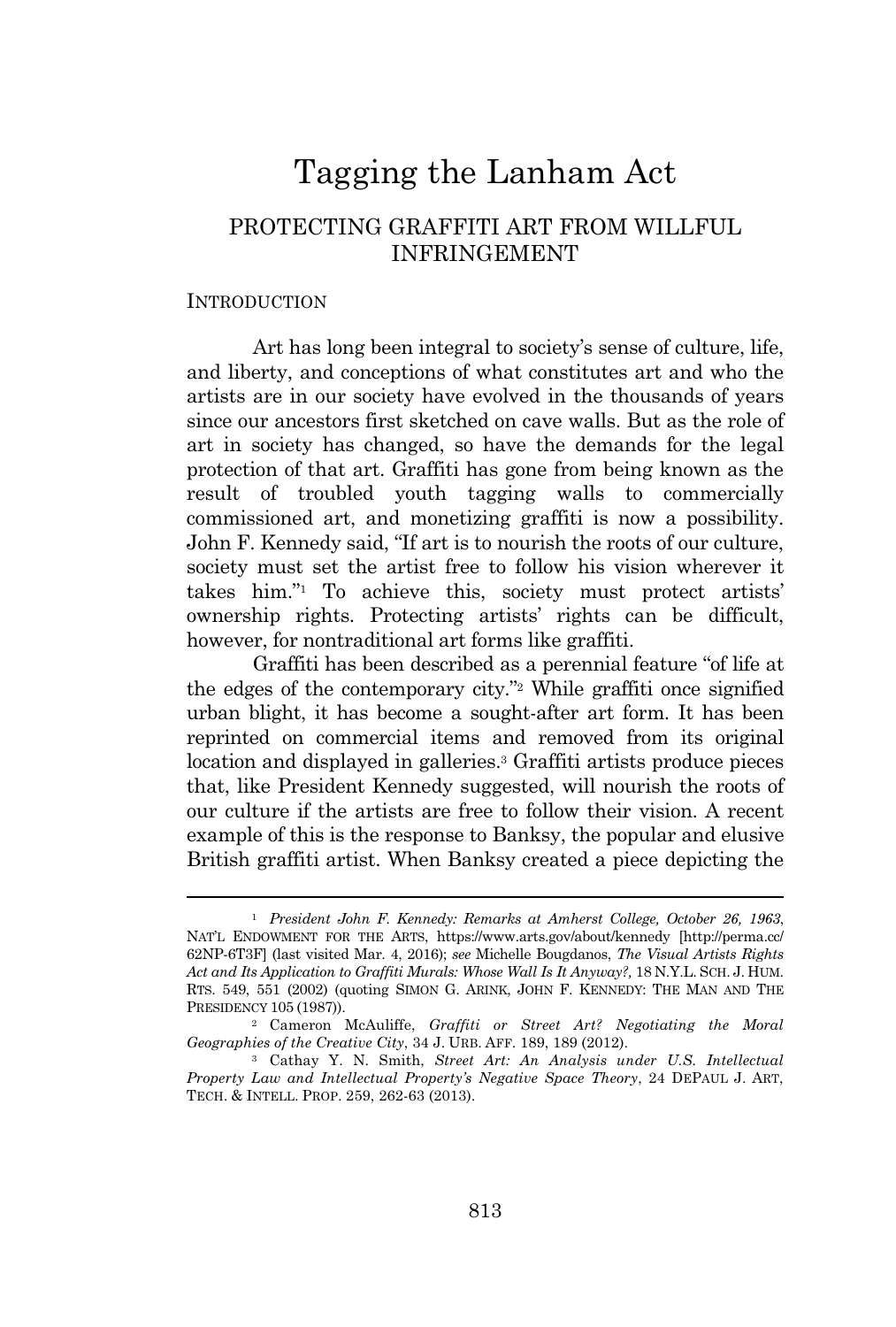twin towers "looming over the Manhattan skyline," one person described it as being "beautiful," and people from across New York City flocked to see it before it was removed.<sup>4</sup> Today, however, graffiti art is often reproduced and sold without the artists' permission.<sup>5</sup> One graffiti artist aptly framed the issue by stating that "people think that because our art is public and it is sometimes illegally painted, they could use it any way they want."<sup>6</sup>

The unauthorized use of graffiti art has highlighted the need for better legal protections of graffiti art. For other art forms, the most common methods of protection—copyright and moral rights—do not similarly protect illegally created works of art. There are a few reasons why protecting graffiti art is particularly difficult. There is a normative intuition that the law should not protect something that is a product of illegal activity. Moreover, many graffiti artists do not want to sell their work—as one artist said, "many . . . [graffiti artists] feel that it is a breach of integrity to do this sort of stuff for profit." <sup>7</sup> Although many graffiti artists traditionally had no intention of profiting from their art (and thus protection was not needed), the fact that graffiti is becoming popular is leading others to profit from it illegitimately. Hence, artists need protection as a result of others' unauthorized use.

This note considers a current case of graffiti art that is being used without authorization, explores various potential ways of protecting graffiti art, and evaluates the likelihood that such methods will be effective. Part I examines the roots and legal definition of graffiti art. It then considers whether graffiti art should be protected. Part II examines three sources of law—moral rights, copyright, and the Lanham Act—as possible avenues for protecting graffiti artists' work. Finally, Part III argues that graffiti artists will likely be best protected by section 43(a) of the Lanham Act.

<sup>4</sup> James Baron, *Racing to See Bansky, While It Can Still Be Seen*, N.Y. TIMES (Oct. 15, 2013), http://www.nytimes.com/2013/10/16/nyregion/racing-to-see-banksygraffiti-while-it-can-still-be-seen.html?\_r=0 [http://perma.cc/7SNM-4R8B].

<sup>5</sup> Smith, *supra* note 3, at 264-65.

<sup>6</sup> Jamison Davies, *Art Crimes?: Theoretical Perspectives on Copyright Protection for Illegally-Created Graffiti Art*, 65 ME. L. REV. 27, 29 (2012).

<sup>7</sup> *Graffiti Q&A*, GRAFFITI, http://www.graffiti.org/faq/graffiti\_questions.html [http://perma.cc/T5AB-RYTT] (last visited Mar. 4, 2016).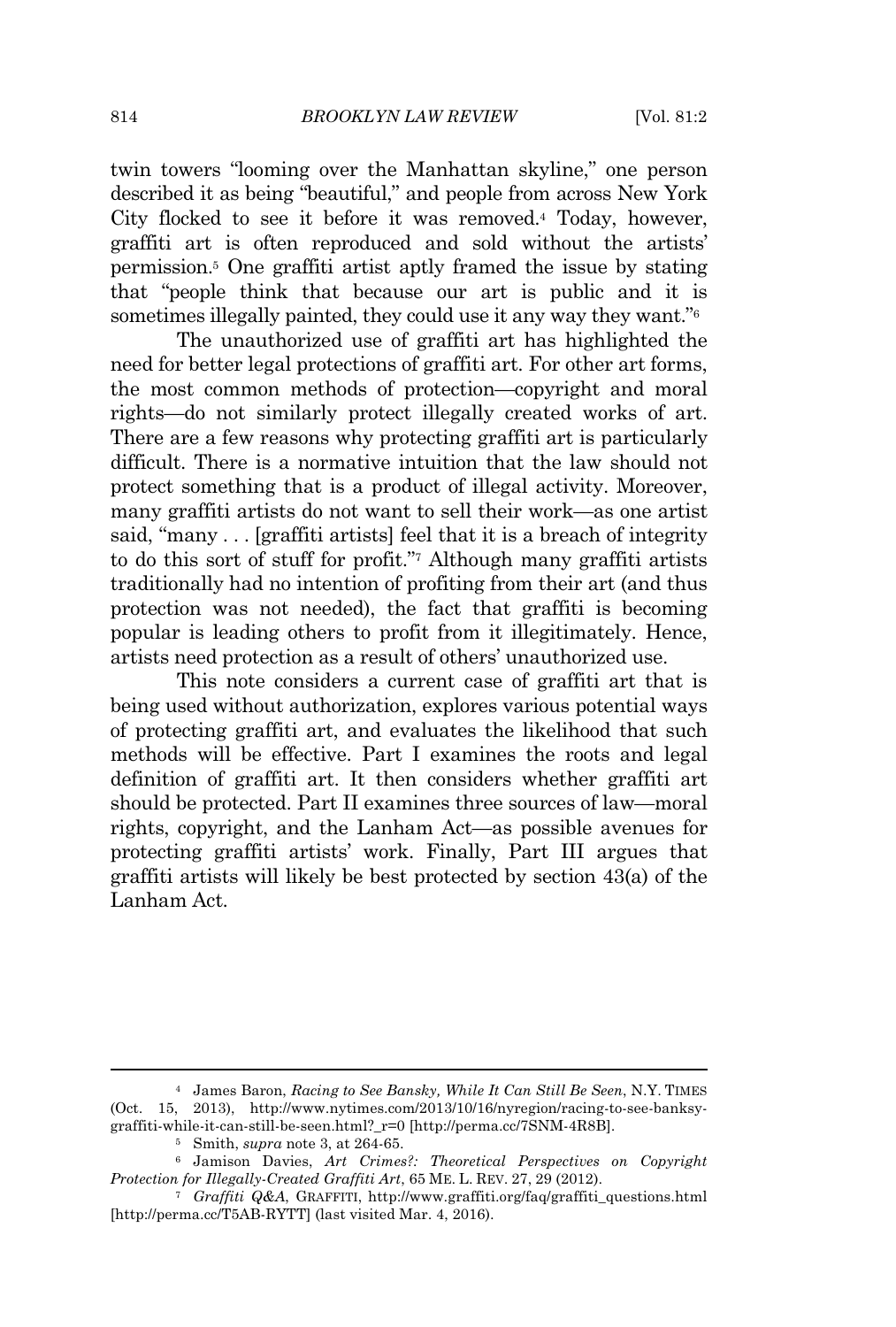#### I. WHAT IS GRAFFITI, AND WHY SHOULD WE PROTECT IT?

Graffiti is a form of expression that dates back to the ancient Greeks and Egyptians.<sup>8</sup> American graffiti can be traced to colonial times.<sup>9</sup> In the 1960s, graffiti as we know it today emerged and included "everything from random scrawls to mural work."<sup>10</sup> Now, as the result of artists like Bansky, the legal system has accepted (if not legalized) the notion of graffiti, for better or worse, and many states have codified the definition of graffiti.<sup>11</sup>

There are two general types of graffiti: graffiti vandalism and graffiti art. The distinction between the two categorizations often hinges on the creator's motivation. Generally, the impetus behind graffiti vandalism is to break the law, whereas the motivation behind graffiti art is to create art.<sup>12</sup> Some graffiti artists have additional motivations for creating graffiti art—for example, one graffiti artist is motivated to create pieces because he believes it will "beautify and benefit business." <sup>13</sup> Graffiti art could benefit business by beautifying a building or attracting a new customer base. There have been cases in both federal and state courts that test the boundaries of what constitutes graffiti art.

#### *A. Recent Cases*

There are strong policy considerations that weigh in favor of protecting graffiti art. These stem from the same interests society has in protecting all other forms of art. Generally, an artist should "have the right to prevent the use of his or her name as the author of the work... in the event of a distortion, mutilation, or other modification of the work which would be prejudicial to his or her honor or reputation." <sup>14</sup> Graffiti artists have

any inscriptions, words, figures, paintings, or other defacements that are written, marked, etched, scratched, sprayed, drawn, painted, or engraved on or otherwise affixed to any surface of real property or improvements thereon without prior authorization of the owner or occupant of the property by means of any aerosol paint container, broad-tipped marker, gum label, paint stick, graffiti stick, etching equipment, brush, or other device capable of scarring or leaving a visible mark on any surface.

GA. CODE ANN. § 17-15A-2 (2012).

<sup>8</sup> Marisa A. Gómez, *The Writing on Our Walls: Finding Solutions Through Distinguishing Graffiti Art from Graffiti Vandalism*, 26 U.MICH. J.L. REFORM 633, 636 (1993).

<sup>9</sup> *Id.* at 637.

<sup>10</sup> *Id.* at 639.

<sup>11</sup> In Georgia, graffiti is defined as

<sup>12</sup> Bougdanos, *supra* note 1, at 559; *see, e.g.*, Gómez, *supra* note 8, at 635.

<sup>13</sup> Bougdanos, *supra* note 1, at 549.

<sup>14</sup> *Id.* at 556.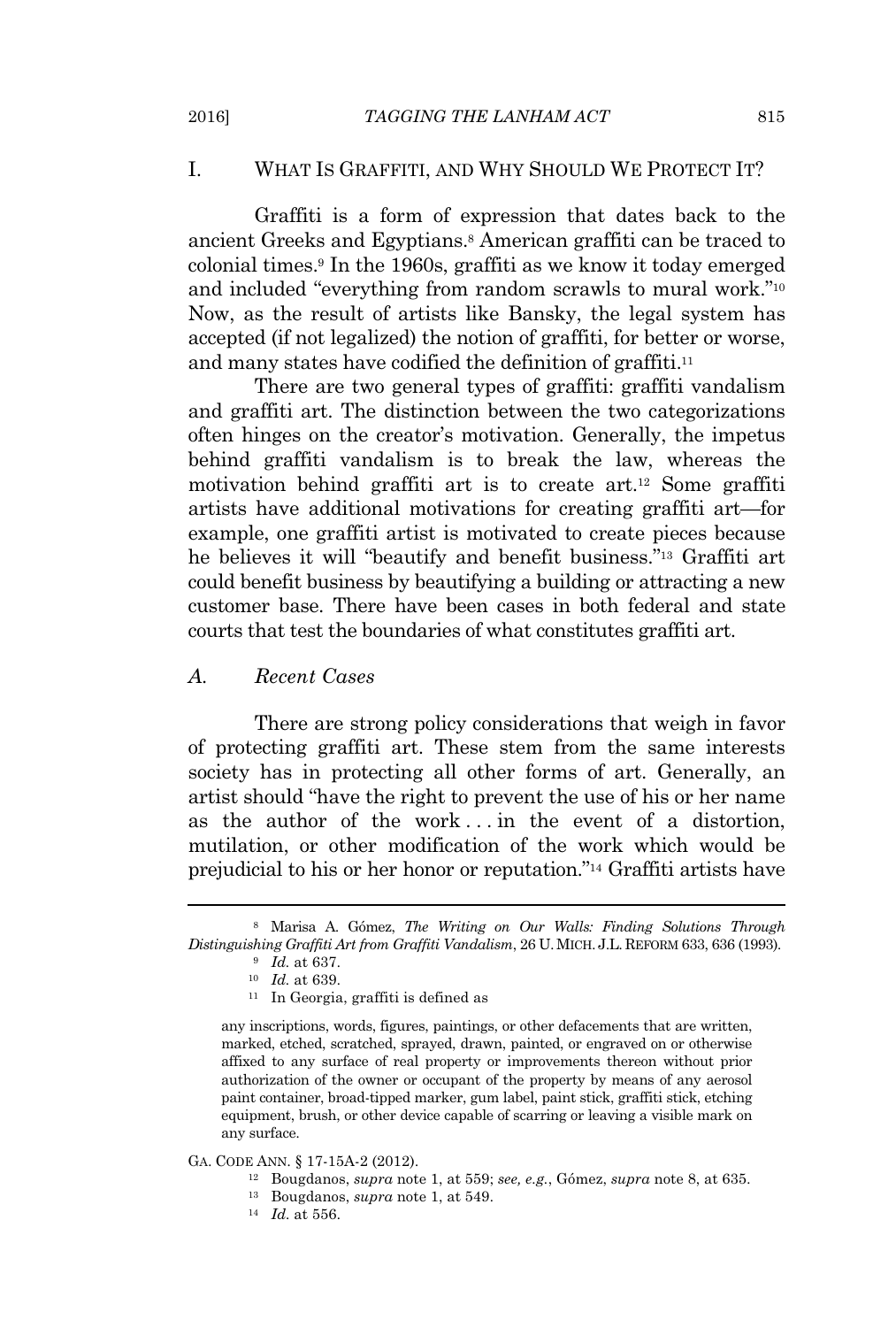attempted to exercise this right but have reached dead ends in many different sources of law. These artists claim that the unauthorized use of their work affects their reputation and creates the impression that the artists are "corporate 'sellouts.'" <sup>15</sup> But they do not feel that using intellectual property law as protection is selling out; generally, they view it as "quite the opposite." <sup>16</sup> In fact, some of these artists may feel that legal recognition and protection of graffiti art validates their works.

Recently, a dispute over the use of graffiti art has garnered media attention. Three graffiti artists filed a suit against Roberto Cavalli<sup>17</sup> seeking damages and injunctive relief.<sup>18</sup> The plaintiffs alleged that Cavalli introduced a clothing and accessories line called *Just Cavalli*, where each piece in the collection was covered with graffiti art derived from a mural that was used without the artists' consent.<sup>19</sup> The plaintiffs, Jason Williams, Victor Chapa, and Jeffrey Rubin, who are "known as Revok, Reyes, and Steel, respectively," claimed that Cavalli's use of their mural "in a clothing and accessories line was a willful infringement." <sup>20</sup> The complaint alleged that Revok, Reyes, and Steel (the Artists) are three of street art's most acclaimed figures whose work has been exhibited around the world, but that they "have never consented to lend their artwork to consumer products of any kind." <sup>21</sup> The complaint further contended that "one can easily discern" that *Just Cavalli* is a copy of the mural.<sup>22</sup> The Artists claimed that the use of this well-known mural "has [damaged], and will continue to<sup>[]</sup> damage Plaintiffs' reputations and careers." <sup>23</sup> The complaint alleged five causes of action, including copyright infringement, unfair competition under the

<sup>15</sup> Bill Donahue, *Graffiti Artists Sue Roberto Cavalli for Copying Mural*, LAW360 (Aug. 26, 2014, 2:43 PM), http://www.law360.com/articles/570914/graffitiartists-sue-roberto-cavalli-for-copying-mural [http://perma.cc/6FKE-2AKV].

<sup>16</sup> Elie, *Three Graffiti Artists File Suit Against Roberto Cavalli for Using Their Mural in New Fashion Lines Without Permission*, BOWERYBOOGIE.COM (Sept. 3, 2014, 6:05 AM), http://www.boweryboogie.com/2014/09/three-graffiti-artists-file-suit-roberto-cavalliusing-mural-new-fashion-lines-without-permission/ [http://perma.cc/4MXZ-GGTY].

<sup>17</sup> *Id.*

<sup>18</sup> *See generally* Complaint, Williams v. Cavalli, No. 2:14-cv-06659 (C.D. Cal. Aug. 25, 2014).

<sup>19</sup> Eriq Gardner, *It's Official: Suing Over Graffiti Is Fashionable*, HOLLYWOOD REP. (Aug. 26, 2014, 2:22 PM), http://www.hollywoodreporter.com/thresq/official-suing-graffiti-is-fashionable-728198 [http://perma.cc/X3S2-7CP5].

<sup>20</sup> Elie, *supra* note 16, at 2.

<sup>21</sup> Complaint, *supra* note 18, at 2.

<sup>22</sup> *Id.* at 3.

<sup>23</sup> *Id.* at 4.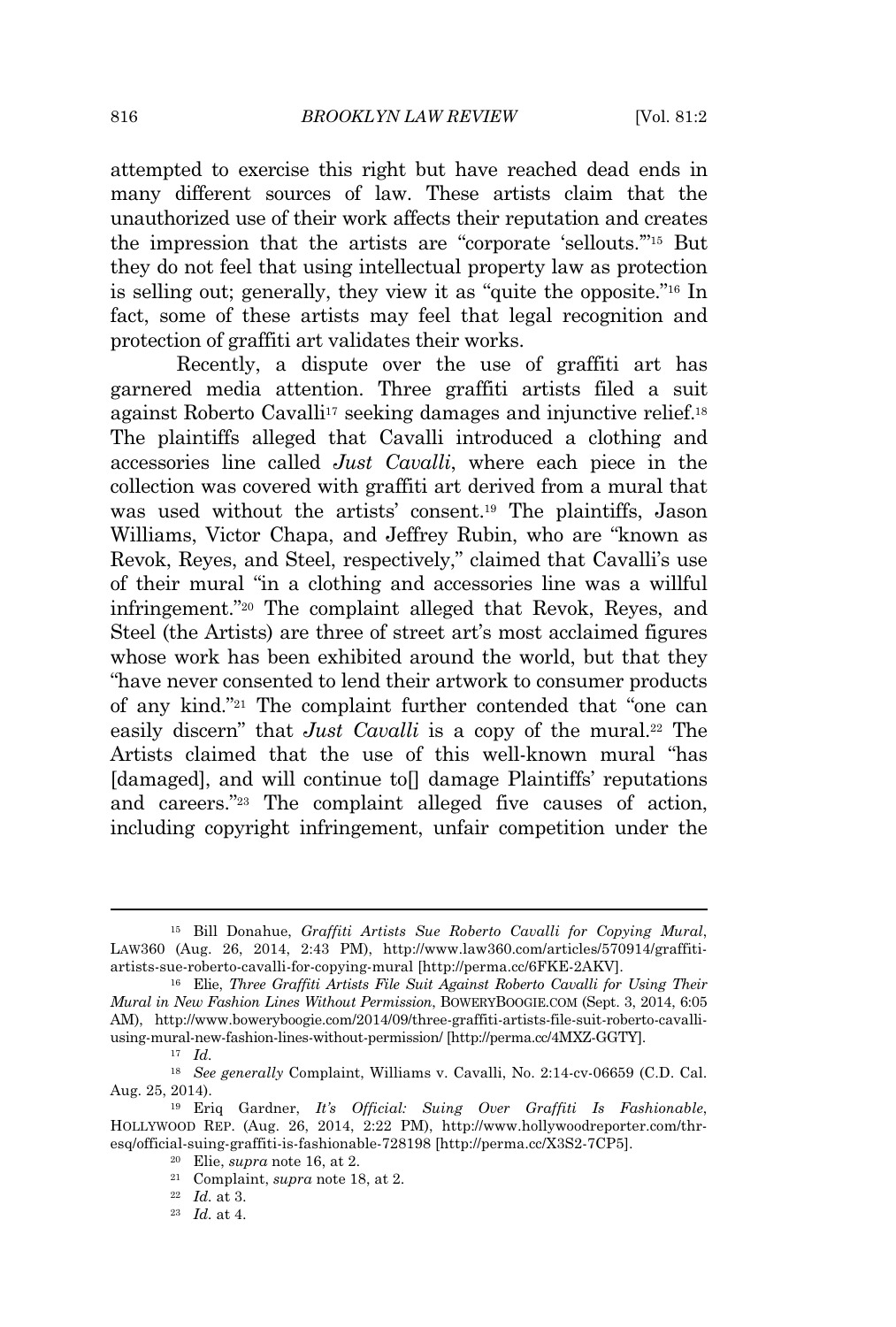Lanham Act, false designation of origin under the Lanham Act, and two state law claims (unfair competition and negligence).<sup>24</sup>

The complaint further stated that "[n]othing is more antithetical to the outsider 'street cred' that is essential to graffiti artists . . . than the association with European chic, luxury and glamour—of which Cavalli is the epitome." <sup>25</sup> The Artists claimed that the use of their mural was even more egregious than just unauthorized use because the work that Cavalli misappropriated included plaintiffs' "stylized signatures from the [m]ural (literally, their names)." <sup>26</sup> Most of the mural was made up of the Artists' personal signatures, which "is not uncommon to graffiti art."<sup>27</sup> Plaintiffs claimed that, to make matters worse, Cavalli did some of his own painting over the Artists' painting and "added what appears to be a signature, creating the false impression that Roberto Cavalli himself was the artist." <sup>28</sup> In response to the suit, Roberto Cavalli has refused to admit any wrongdoing.<sup>29</sup> Cavalli's spokesperson stated that in order to save time and money, they were looking "to discuss a mutually agreeable resolution of the issues." <sup>30</sup> On February 12, 2015, a district court in the Central District of California held that because the mural had sourceidentifying attributes, Cavalli had violated section 43(a) of the Lanham Act.<sup>31</sup>

#### *B. Policy Considerations*

Graffiti artists should have legal avenues to protect their art. And while there are strong policy reasons for protecting graffiti art, there are also policy reasons against legally protecting graffiti artists. The arguments for protection include recognition of artists' works, progression of the arts, and encouraging artistic expression. While the majority of graffiti artists are not seeking to display their art in galleries, graffiti artists should still be able to

<sup>24</sup> *Id.* at 9-16.

<sup>25</sup> *Id.*

<sup>26</sup> Elie, *supra* note 16, at 2.

<sup>27</sup> Complaint, *supra* note 18, at 7.

<sup>28</sup> Gardner, *supra* note 19.

<sup>29</sup> Lauren Milligan, *Cavalli Bites Back in Graffiti Case*, VOGUE (Aug. 29, 2014), http://www.vogue.co.uk/news/2014/08/29/roberto-cavalli-responds-to-graffiti-lawsuit [http://perma.cc/97NG-LU2S].

<sup>30</sup> *Id.*

<sup>31</sup> Order Denying Motion to Dismiss, Williams v. Cavalli, No. 2:14-cv-06659 (C.D. Cal. Aug. 25, 2014), https://thestyleofthecase.files.wordpress.com/2015/02/denied.pdf [http://perma.cc/ZNS5-4ZA5].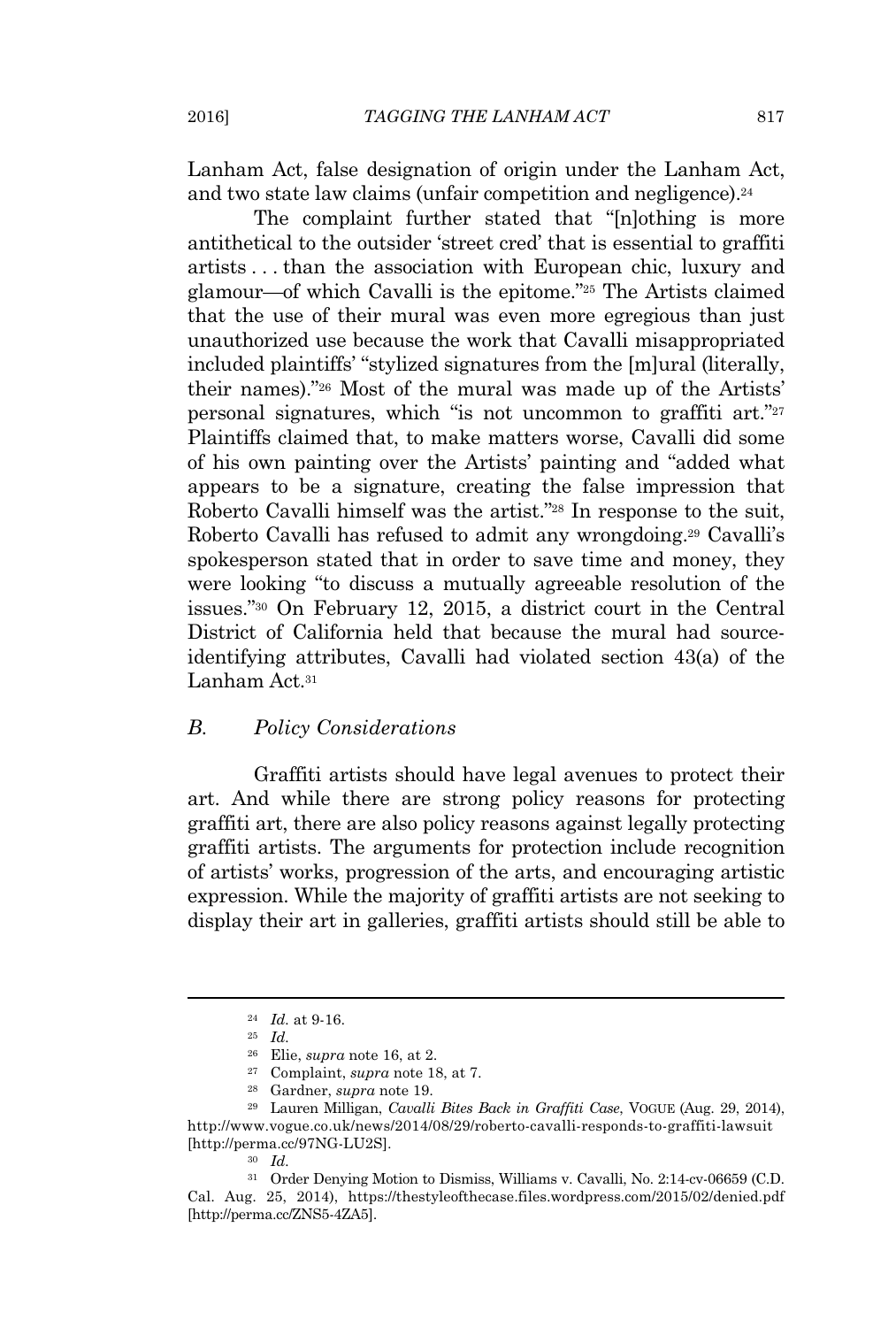protect their ownership of their art.<sup>32</sup> Failing to provide legal protection to graffiti artists inhibits the "advancement and progression of the arts." <sup>33</sup> The proponents of graffiti art "recognize that some works have extraordinary merit and deserve both recognition and preservation." <sup>34</sup> Proponents also feel that graffiti artists are not motivated by a desire to vandalize, but rather to express themselves or "to gain respect by the only means that are accessible to them." 35

On the other side of the argument, many citizens and public officials wish to eradicate graffiti and are enraged by the effort and cost associated with graffiti removal.<sup>36</sup> Lawmakers have come up with creative ways to prevent graffiti, including "regulating the sale of graffiti instruments . . . forcing property owners to pay for graffiti removal; developing and using graffitiresistant materials on buildings; enforcing curfew restrictions for minors; focusing efforts on immediate cleanup; and using murals and commissioned works both to promote and prevent graffiti art." <sup>37</sup> Those opposed to graffiti argue that graffiti is vandalism, notwithstanding its artistic value.<sup>38</sup>

Additionally, opponents feel that graffiti is "ugly, invites criminal activity, indicates neighborhood decay and is done by criminals who should be punished." <sup>39</sup> Moreover, they argue that it is very costly.<sup>40</sup> Mayor Rudy Giuliani of New York City was an advocate of the "'broken window' theory," which posits that "an unfixed broken window in a building gives a city block the appearance of decay and disrepair, and thus encourages the congregation of lawless individuals, who see the physical deterioration as a sign that their shady activities will go unnoticed." <sup>41</sup> Mayor Giuliani believed that graffiti, like an unfixed broken window, signified urban decay.<sup>42</sup> He further argued that "[o]nce the criminal element is established on a block or in a

<sup>35</sup> *Id.*

<sup>32</sup> Danwill Schwender, *Promotion of the Arts: An Argument for Limited Copyright Protection of Illegal Graffiti*, 55 J. COPYRIGHT SOC'<sup>Y</sup> U.S.A. 257, 257 (2007). <sup>33</sup> *Id.* at 258.

<sup>34</sup> Lori L. Hanesworth, *Are They Graffiti Artists or Vandals? Should They Be Able or Caned?: A Look at the Latest Legislative Attempts to Eradicate Graffiti*, 6 DEPAUL-LCA J. ART & ENT. L. 225, 227 (1995).

<sup>36</sup> *Id.*

<sup>37</sup> *Id.* at 234.

<sup>38</sup> *Id.* at 227.

<sup>39</sup> *Id.*

<sup>40</sup> *Id.*

<sup>41</sup> Annette Hall, *The Mayor's Anti-Graffiti Task Force: May the Force Be With You*, COOPERATOR, http://www.cooperator.com/articles/1201/1/The-Mayor8217s-Anti-Graffiti -Task-Force/Page1.html [http://perma.cc/EFR7-68XS] (last visited Mar. 4, 2016).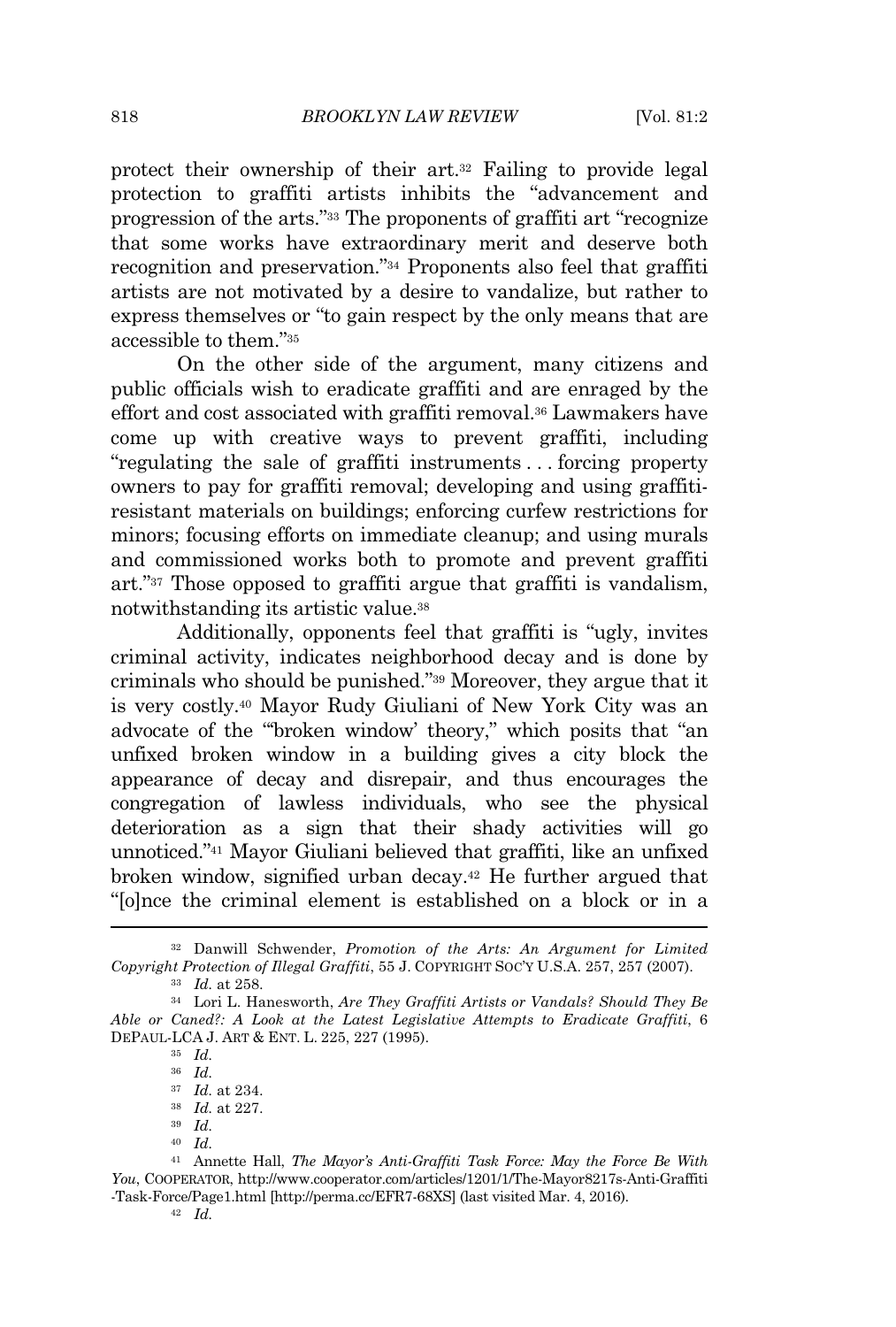neighborhood, law-abiding citizens start avoiding the area, leaving it to the miscreants and loiterers, and eventually the pestilence spreads outward into otherwise 'healthy' blocks." 43

The problem with graffiti is that there are strong arguments on both sides of the policy debate. But since protecting art is considered so integral to our society, lawmakers should attempt to protect it while safeguarding against the problems identified by the opposition. Many of the arguments raised by Mayor Giuliani and other graffiti opponents might be less persuasive now, because fewer people think of graffiti as urban blight and instead consider it an act of expression. It may be time for a reevaluation of graffiti's merit.

#### II. POTENTIAL LEGAL PROTECTIONS FOR GRAFFITI ART

Graffiti artists have three options for protecting their art against the kind of infringement that Cavalli committed against Revok, Reyes, and Steel, and the infringement discussed generally in Part I.<sup>44</sup> These options include suing under the Visual Artists Rights Act (VARA), copyright law, and the Lanham Act.

#### *A. VARA and Moral Rights*

The first potential source of law that might provide protection to graffiti artists is VARA, which codifies moral rights.<sup>45</sup> "The term 'moral rights' is a translation of the French term 'droit moral,' and refers . . . to the ability of authors to control the eventual fate of their works." <sup>46</sup> Moral rights safeguard both the reputational and personal value of the work.<sup>47</sup> These rights were initially developed based on the belief that "[t]o deform an artist's work is to present him to the public as the creator of a work not his own, and thus makes him subject to criticism for work he has not done." <sup>48</sup> Moral rights exist separately from other rights, such as economic and property rights, and allow an author to "protect a work—essentially a piece of the

<sup>43</sup> *Id.*

<sup>44</sup> *See supra* Part I.

<sup>45</sup> 17 U.S.C. § 106A(b) (2012).

<sup>46</sup> Betsy Rosenblatt, *Moral Rights Basics*, HARV. L. SCH., https://cyber.law. harvard.edu/property/library/moralprimer.html [http://perma.cc/EB3J-ERCE] (last visited Mar. 4, 2016).

<sup>47</sup> *Id.*

<sup>48</sup> Brian T. McCartney, *"Creepings" and "Glimmers" of the Moral Rights of Artists in American Copyright Law*, 6 UCLA ENT. L. REV. 35, 39 (1998) (quoting Gilliam v. Am. Broad. Co., 538 F.2d 14 (2d Cir. 1976)).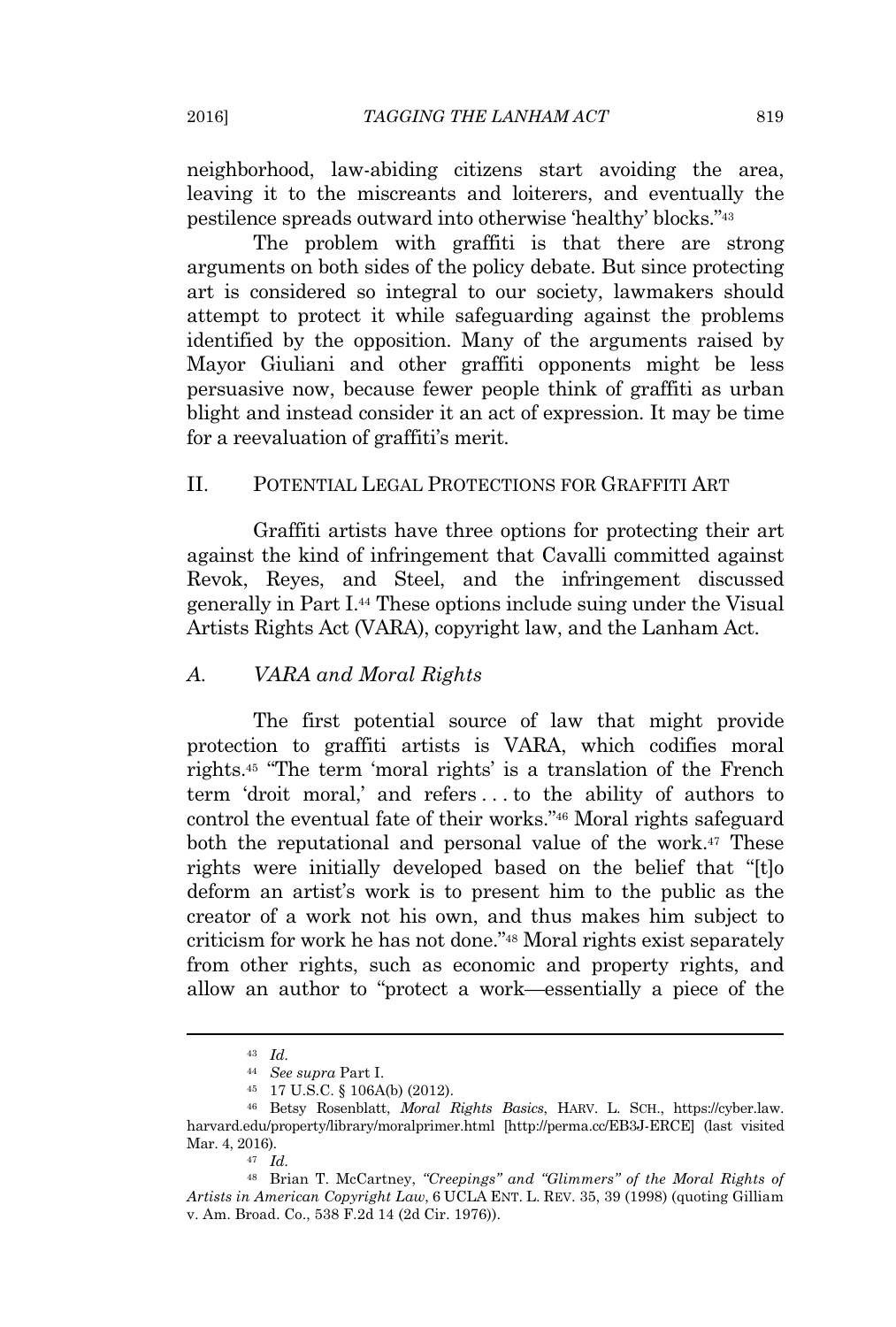author—from unauthorized treatment, even after relinquishing economic and property rights."<sup>49</sup> The rights stem from the right of integrity that "prevents alteration of a creative artist's work that would injure her honor or reputation." <sup>50</sup> Moral rights give the artist the right to "(1) have her name associated with her work, (2) disavow her association with a work, and (3) prevent having another's name associated with her work." <sup>51</sup> Moral rights were codified in 1990 by VARA, which created statutory moral rights and was essentially an extension of the Copyright Act.<sup>52</sup>

VARA, based largely on state law and European notions of how to afford artists control over the fate of their works, "provides a visual artist with rights of integrity and attribution."<sup>53</sup> VARA is, in part, the United States' acceptance of the Berne Convention for the Protection of Literary and Artistic Works,<sup>54</sup> an international convention that provided creators, such as artists, with the means to control how their creations are used.<sup>55</sup> VARA, however, is not as protective as the Berne Convention. While the Berne Convention protects all works of art, VARA only protects *visual* works of art.<sup>56</sup>

An artist who wishes to pursue a claim under VARA must prove that the graffiti is a "piece of visual art" of "recognized stature."<sup>57</sup> The first element of a VARA claim, "piece of visual art," is narrowly defined as a "painting, drawing, print, sculpture, or still photographic image." <sup>58</sup> The success of a VARA claim often turns on the second element—"recognized stature." <sup>59</sup> This element is considered to be a very high bar, and in an attempt to meet it, artists can present "testimony of artists, dealers, curators, collectors, and others who are involved in the creation and appreciation of art." <sup>60</sup> As discussed above, and as the cases below show, while an artist can attempt to enforce moral rights, VARA's application is very limited.<sup>61</sup>

<sup>49</sup> Bougdanos, *supra* note 1, at 552.

<sup>50</sup> McCartney, *supra* note 48, at 38.

<sup>51</sup> *Id.*

<sup>52</sup> 17 U.S.C. § 106A(b) (2012); *see also* Bougdanos, *supra* note 1, at 551.

<sup>53</sup> Bougdanos, *supra* note 1, at 551.

<sup>54</sup> *Id.* at 552.

<sup>55</sup> Berne Convention for the Protection of Literary and Artistic Arts, July 24, 1971, 102 Stat. 2853, 828 U.N.T.S. 222.

<sup>56</sup> Bougdanos, *supra* note 1, at 553.

<sup>57</sup> 17 U.S.C. § 106A(b).

<sup>58</sup> *Id.*; *see also* Bougdanos, *supra* note 1, at 553.

<sup>59</sup> 17 U.S.C. § 106A. *See generally* Bougdanos, *supra* note 1, at 550.

<sup>60</sup> 17 U.S.C. § 106A; *see also* Bougdanos, *supra* note 1, at 554.

<sup>61</sup> Bougdanos, *supra* note 1, at 553.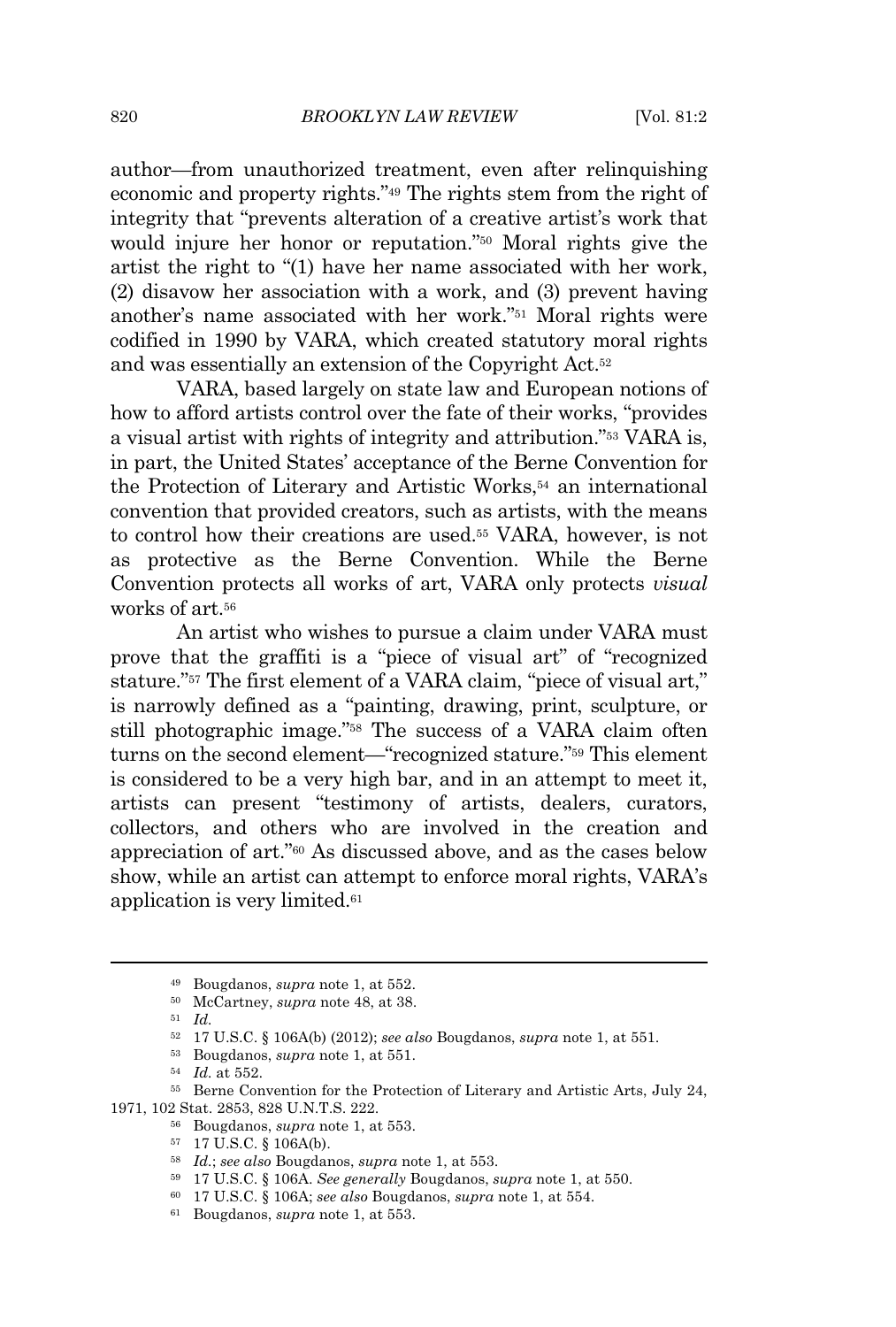In 1998, in *Hanrahan v. Ramirez*, a California judge found that a wall mural painted on the exterior of a liquor store did in fact meet the statutory requirements.<sup>62</sup> The mural at issue in *Hanrahan* "depicted an anti-drug, alcohol and smoking message as a part of a community improvement plan." <sup>63</sup> Three years after the mural was created, the owners of the store painted over half of the mural and put an advertisement in its place.<sup>64</sup> In response, the plaintiff in *Hanrahan* brought a lawsuit under the destruction clauses of VARA.<sup>65</sup> The court found that because the mural had been selected as a winner in a national contest and had widespread local support, it had recognized stature.<sup>66</sup>

It is important to note, however, that judicial recognition of recognized stature will not occur in the large majority of graffiti art cases, as the stature element requires a factual determination and is applied on a case-by-case basis. For this reason, many works of graffiti art, excluding murals like the one discussed above, fall outside the scope of VARA. Courts have reflected this in holding that VARA does not apply to works of art that cannot be removed and are illegally placed on another person's property without their consent.<sup>67</sup> Additionally, VARA only protects against the destruction of art—VARA cannot help artists who are attempting to prevent unauthorized copying and reproduction.<sup>68</sup>

VARA rights are preservationist in nature because they apply only to original artwork.<sup>69</sup> Even when a litigant is pursuing preservation under VARA, however, the claims will likely fail. In *English v. BFC & R East 11th Street LLC*, the district court ruled that illegally created wall murals were not protected under VARA.<sup>70</sup> The court in *BFC* held that VARA "does not apply to artwork that is illegally placed on the property of others, without their consent, when such artwork cannot be removed from the site in question." 71

<sup>62</sup> *See* Hanrahan v. Ramirez, No. 2:97-CV-7470 RAP RC, 1998 WL 3439997, at \*4 (C.D. Cal. June 3, 1998).

<sup>63</sup> Bougdanos, *supra* note 1, at 564.

<sup>64</sup> *See Hanrahan*, 1998 WL 3439997, at \*2.

<sup>65</sup> *Id.*

<sup>66</sup> *Id.*; *see* Bougdanos, *supra* note 1, at 564.

<sup>67</sup> Smith, *supra* note 3, at 268 (citing English v. BFC & R East 11th St. LLC,

No. 97 Civ. 7446(HB), 1997 WL 746444, at \*1 (S.D.N.Y. Dec. 3, 1997)).

<sup>68</sup> *See supra* Section I.B.

<sup>69</sup> Celia Lerman, *Protecting Artistic Vandalism: Graffiti and Copyright Law*, 2 N.Y.U. J. INTELL. PROP. & ENT. L. 295, 330 (2013).

<sup>70</sup> *English*, 1997 WL 746444, at \*5.

<sup>71</sup> *Id.*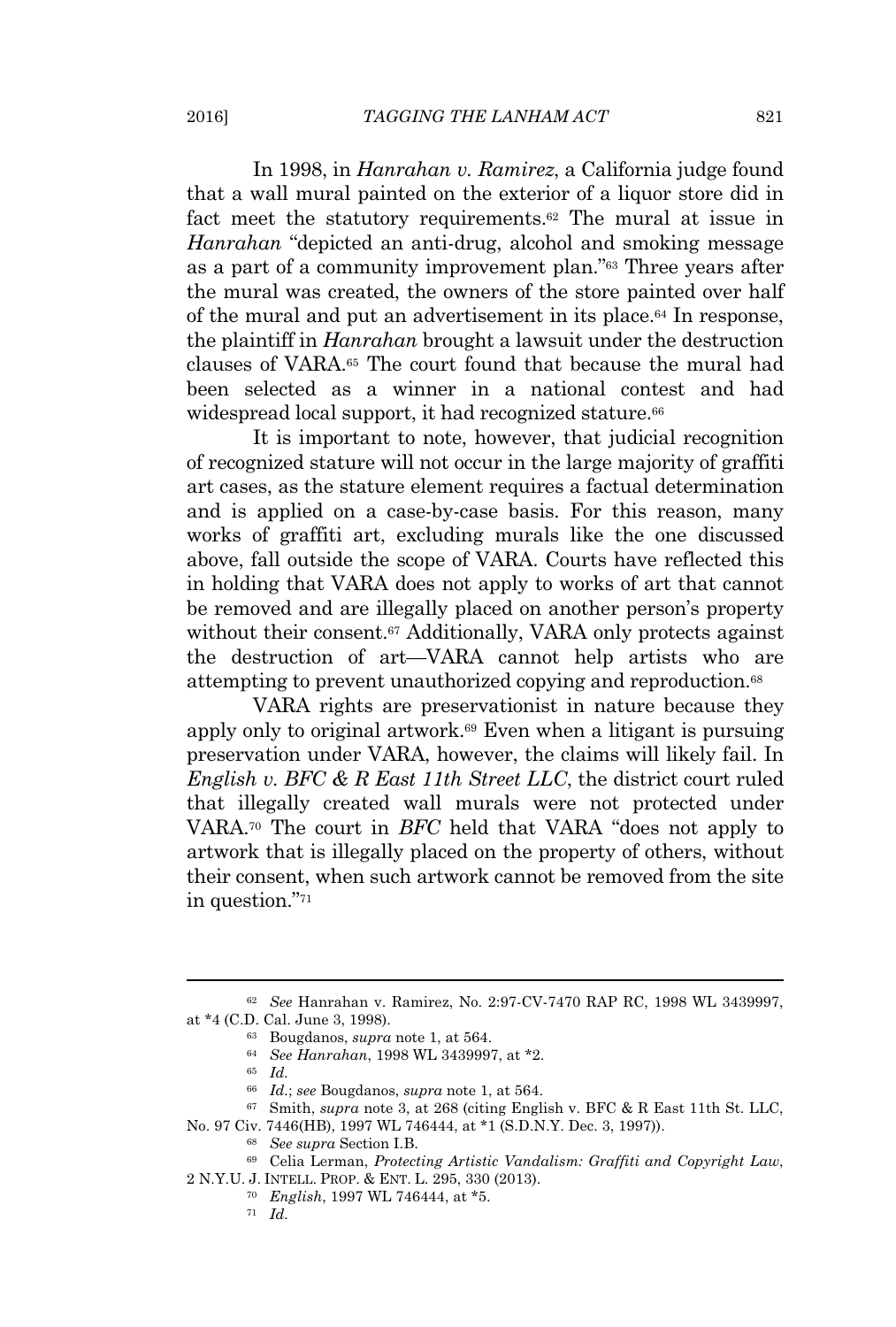The very nature of graffiti makes removal without complete destruction impossible.<sup>72</sup> Additionally, VARA provides that its protections are limited to those listed in section  $113(d)$ ,<sup>73</sup> which "protects a real property owner's rights to improve, renovate, or raze their property by declining copyright protection for any 'work of visual art [that] has been incorporated in or made part of a building'" even when it would cause "destruction, distortion, mutilation, or other modification of the work."74 Thus, although VARA offers protection to graffiti artists in limited circumstances, it will not provide the kind of protection that artists like Revok, Reyes, and Steel are seeking. The next type of claim that graffiti artists could try to use to enforce their rights is one arising under copyright law.

#### *B. Copyright*

In addition to protections under VARA, graffiti artists can also seek protection for their work under copyright law. But this route to protection provides its own obstacles for graffiti artists.

To be protected under copyright law, a work of art must be an "(1) original (2) work of authorship (3) fixed in a tangible medium of expression from which it can be perceived." <sup>75</sup> In order to state a copyright infringement claim, a plaintiff "must allege ownership of the copyright, registration, and infringement." <sup>76</sup> And "[u]nder U.S. copyright law, if a street artist creates an unsanctioned work on another party's building or wall, the real property owner owns the 'material object' or 'tangible medium,' and therefore owns the actual physical copy of the artwork."<sup>77</sup>

These elements were applied in a case in the Northern District of Illinois, *Villa v. Pearson Education*, where a graffiti artist brought an action for copyright infringement after his artwork was reproduced without his permission.<sup>78</sup> The court listed three factors that would impact the extension of copyright protection to graffiti art: (1) registration, (2) legality of the

<sup>72</sup> Al Roundtree, *Graffiti Artists "Get Up" in Intellectual Property's Negative Space*, 31 CARDOZO ARTS & ENT. L.J. 959, 970 (2013).

<sup>73</sup> *Id.*

<sup>74</sup> *Id.*

<sup>75</sup> John Eric Seay, *You Look Complicated Today: Representing an Illegal Graffiti Artist in a Copyright Infringement Case Against a Major International Retailer*, 20 J. INTELL. PROP. L. 75, 79-80 (2012).

<sup>76</sup> Villa v. Pearson Educ., Inc., No. 03 C 3717, 2003 U.S. Dist. LEXIS 24686, at \*2 (Dec. 9, 2003) (citing Sweet v. City of Chicago, 953 F. Supp. 225, 227 (N.D. Ill. 1996)).

<sup>77</sup> Smith, *supra* note 3, at 267.

<sup>78</sup> *Pearson Educ.*, 2003 U.S. Dist. LEXIS 24686, at \*1.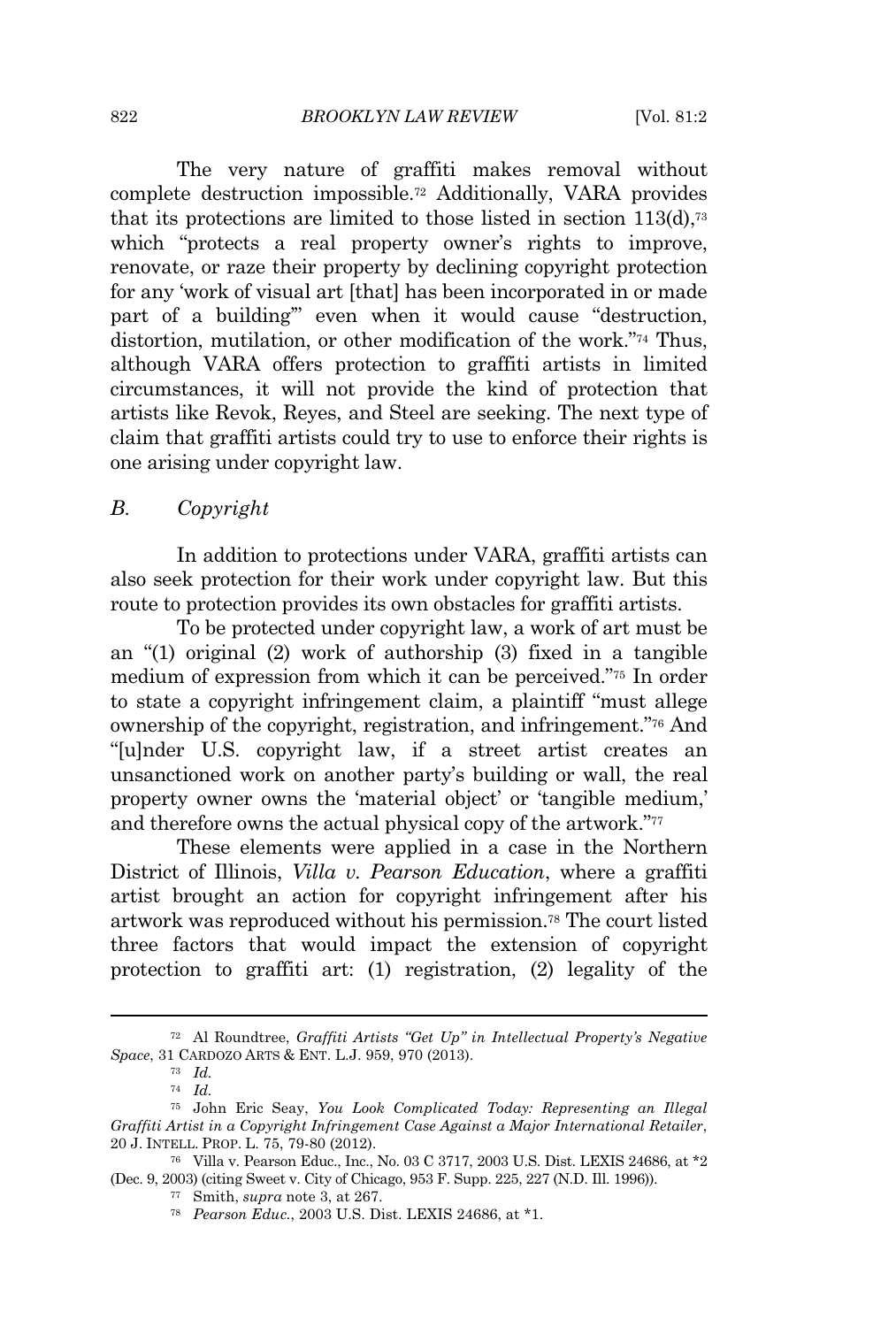creation, and (3) level of "creativity exhibited in [the] original [artwork]." <sup>79</sup> The defendants argued that Villa could not obtain copyright protection because the mural was illegally created and incorporated words and letters.<sup>80</sup> The court declined to rule on those two issues, deeming them factual questions, which are improper on a  $12(b)(6)$  motion.<sup>81</sup> The court did indicate that looking into these assertions "first would require a determination of the legality of the circumstances under which the mural was created . . . [and] second would necessitate an evaluation of the degree of creativity exhibited in [the artist's] original mural."<sup>82</sup>

While a claim like the one in *Villa* facially fulfills the factors that courts consider for a copyright claim, courts have left the door open to "potentially excluding 'illegal' street art from traditional intellectual property protection." <sup>83</sup> *Villa* does this by placing two potential hurdles in front of graffiti artists seeking protection under copyright law: legality and creativity.<sup>84</sup> After *Villa*, one commentator stated that courts will "be reluctant to grant copyright protection to a piece of unsanctioned street art, or may allow 'illegality' to be raised as  $a[n] \dots$  'unclean hands' defense" to copyright infringement.<sup>85</sup>

One commentator has argued that "[f]ailing to provide copyright protection to these artists inhibits the advancement and progression of the arts, which directly conflicts with the basic purpose of the Copyright Act." <sup>86</sup> Regardless, after *Villa*, it will be hard for a potential litigant to overcome the unclean hands defense, which could work to preclude copyright protection for graffiti artists. "[T]here is [also] a strong normative intuition that a work made in violation of the law should not be entitled to copyright protection." <sup>87</sup> That is, there is a moral feeling that there should not be a capital gain from breaking the law.<sup>88</sup> This is generally referred to as the unclean hands doctrine.<sup>89</sup> Courts like that in *Villa* have recognized the unclean hands doctrine as a defense in copyright infringement cases.<sup>90</sup> "The doctrine of

<sup>89</sup> *Id.* at 29-30*.*

<sup>90</sup> *See* Villa v. Pearson Educ., Inc., No. 03 C 3717, 2003 U.S. Dist. LEXIS 24686, at \*1 (Dec. 9, 2003); *see also* Schwender, *supra* note 32, at 258.

<sup>79</sup> *Id.* at \*7*.*

<sup>80</sup> *Id.* at \*2.

<sup>81</sup> *Id.*

<sup>82</sup> *Id.* at \*3.

<sup>83</sup> Smith, *supra* note 3, at 264.

<sup>84</sup> *Pearson Educ.*, 2003 U.S. Dist. LEXIS 24686, at \*7.

<sup>85</sup> Smith, *supra* note 3, at 265-66.

<sup>86</sup> Schwender, *supra* note 32, at 258.

<sup>87</sup> Davies, *supra* note 6, at 29.

<sup>88</sup> *Id.*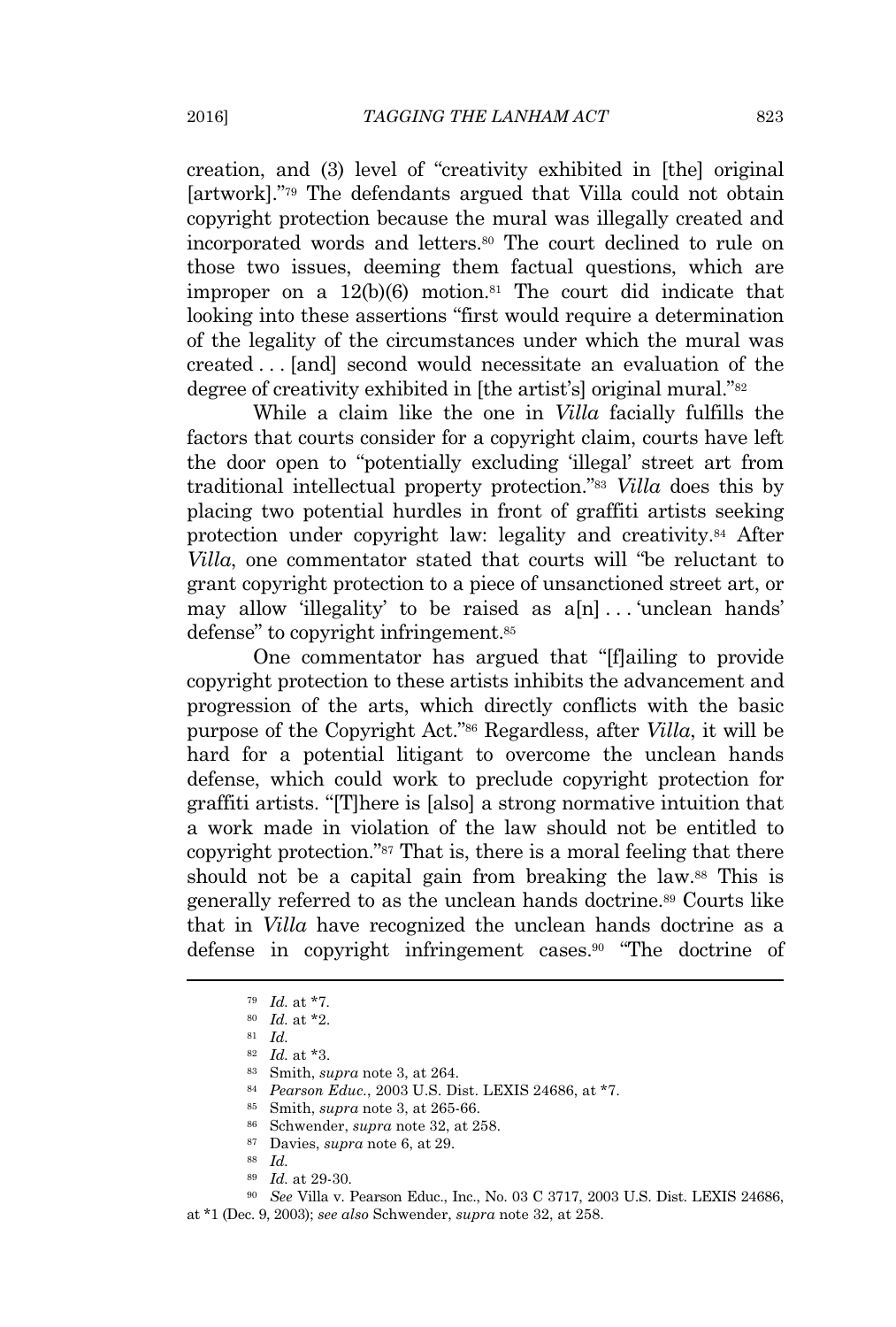unclean hands, originally an equitable defense, essentially states that a plaintiff should not profit from his wrongdoing." <sup>91</sup> This could be one major stumbling block to a graffiti artist seeking protection under U.S. copyright law.

Even if courts allow copyright protection of graffiti art after *Villa*, defendants like Cavalli will likely be able to get around this protection because copyright law will not prevent the removal and sale of works of art.<sup>92</sup> If Cavalli simply paid the owner of the wall for the art, he would own it and could freely reproduce it. Thus while copyright law offers graffiti artists a potential avenue for protection, it is untested, and as discussed above,<sup>93</sup> is treated somewhat harshly by the courts.<sup>94</sup> Additionally, at least one of the claims by graffiti artists alleging violations of copyright law has settled out of court, and if that continues, there will be little precedent to guide courts and litigants.<sup>95</sup>

### *C. The Lanham Act*

#### 1. Unfair Competition

A claim of unfair competition under the Lanham Act is a claim of trade dress infringement. Trade dress is defined as "[t]he design and shape of the materials in which a product is packaged." <sup>96</sup> A trade dress can be the product design, configuration, or shape. Section 43(a) of the Lanham Act will protect the trade dress if it "serves the same source-identifying function as a trademark." <sup>97</sup> The Lanham Act will also protect a trade dress that has not been federally registered,<sup>98</sup> but it is important to note that there is no "product" in a graffiti case.

A design must be distinctive in order to be protected under the Lanham Act.<sup>99</sup> Although section 43(a) of the Lanham Act does not require a distinctive trade dress in order for a work of art to receive the Act's protections, courts have collectively enforced that requirement.<sup>100</sup> As the court stated in *Wal-Mart v. Samara Bros.*, without the element of distinctiveness, it is unlikely that the use

<sup>97</sup> *Id.*

<sup>91</sup> Schwender, *supra* note 32, at 258.

<sup>92</sup> Smith, *supra* note 3, at 266-67.

<sup>93</sup> *See supra* Section II.B.

<sup>94</sup> Davies, *supra* note 6, at 38.

<sup>95</sup> *Id.* at 28.

<sup>96</sup> *Trade Dress Definition*, LEGAL INFO. INST., http://www.law.cornell.edu/ wex/trade\_dress [http://perma.cc/8ZXV-AL74] (last visited Mar. 4, 2016).

<sup>98</sup> *Id.*; 15 U.S.C. § 1125(a) (2012).

<sup>99</sup> *See generally* Wal-Mart Stores v. Samara Bros, 529 U.S. 205 (2000).

<sup>100</sup> *Id.* at 210.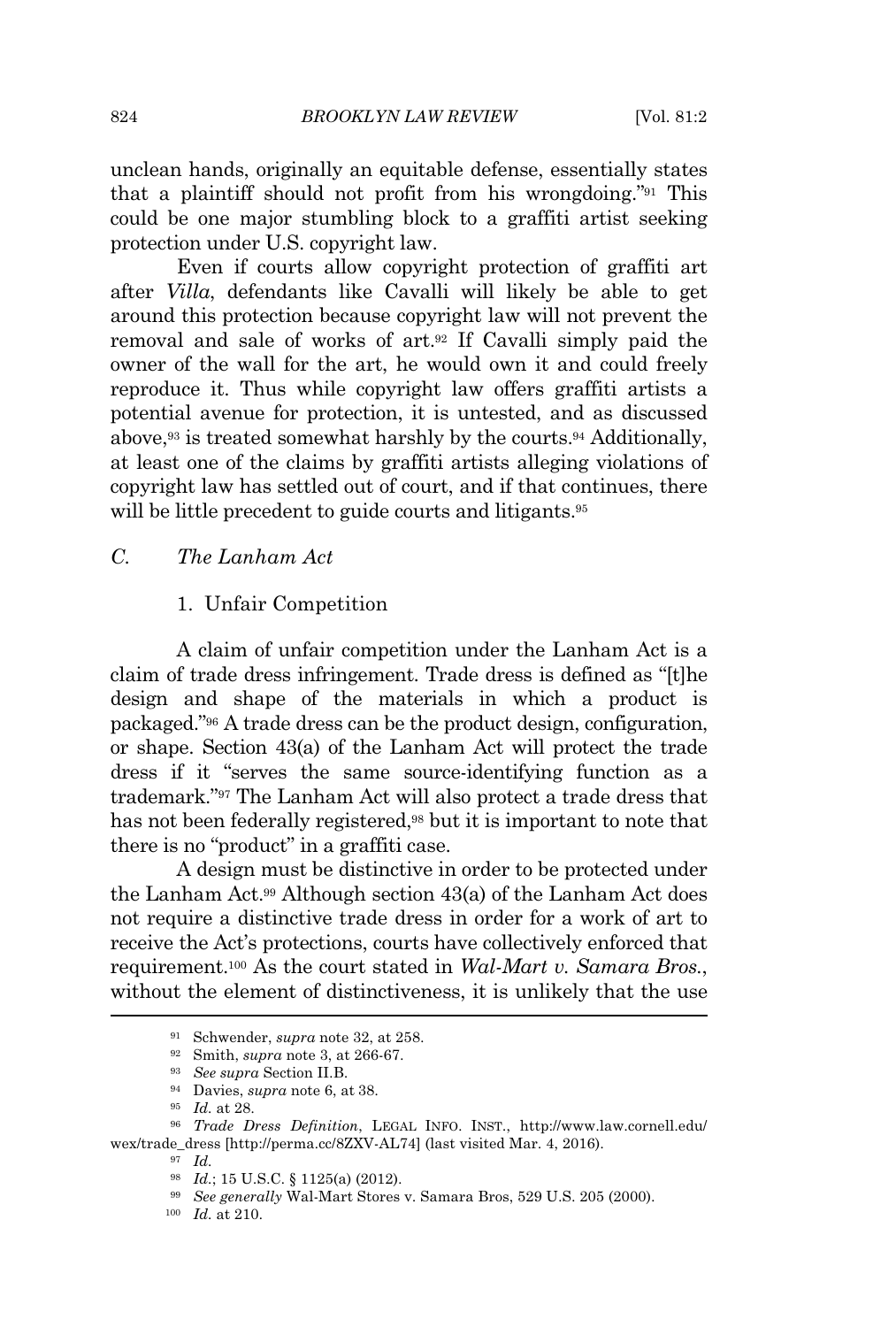of a trade dress would cause confusion, so it follows logically that the "distinctive" element is required.<sup>101</sup> In *Wal-Mart v. Samara Bros.*, Wal-Mart was selling "a line of spring/summer one-piece seersucker outfits decorated with appliques of hearts, flowers, fruits, and the like," which mirrored Samara's product line.<sup>102</sup> At the time, a representative from JC Penny, which was under contract with Samara to sell the clothing line, saw the products at Wal-Mart and thought they were Samara products. JC Penny complained to Samara that Wal-Mart was selling the Samara product at a lower price than that which JC Penny was contractually permitted to sell the clothes.<sup>103</sup> JC Penny, upon discovering that the clothes being sold at Wal-mart were not actually Samara's, filed a lawsuit claiming that Wal-Mart had infringed on their trade dress and that it amounted to unfair competition under the Lanham Act.<sup>104</sup> The trial court found that this clothing line had a distinctive trade dress that could be protected by section 43(a) of the Lanham Act.<sup>105</sup> But the Supreme Court reversed the decision, holding that "in an action for infringement of unregistered trade dress under § 43(a) of the Lanham Act, a product's design is distinctive, and therefore protectable, only upon a showing of secondary meaning," and the court held that Samara had not made the requisite showing that the clothing had secondary meaning.<sup>106</sup>

According to the Court, a mark can be distinctive in two ways.<sup>107</sup> First, a mark can be inherently distinctive, meaning that its "intrinsic nature serves to identify a particular source." 108 Second, a mark can acquire distinctiveness when "it has developed secondary meaning, which occurs when, 'in the minds of the public, the primary significance of a [mark] is to identify the source of the product rather than the product itself."<sup>109</sup>

Graffiti artists can claim that the trade dress is their signature or style because it identifies a particular source. The rationale is that the artist has worked for years to develop a certain reputation, which allows the public to easily identify the

<sup>108</sup> *Id.* at 210 (quoting Two Pesos, Inc. v. Taco Cabana, Inc., 505 U.S. 763, 768 (1992)).

<sup>101</sup> *Id.*

<sup>102</sup> *Id.* at 207.

<sup>103</sup> *Id.* at 208.

<sup>104</sup> *Id.*

<sup>105</sup> *Id.*

<sup>106</sup> *Id.* at 216.

<sup>107</sup> *Id.* at 210-11.

<sup>109</sup> *Id.* at 211 (quoting Inwood Labs., Inc. v. Ives Labs., Inc., 456 U.S. 844, 851 & n.11 (1982)).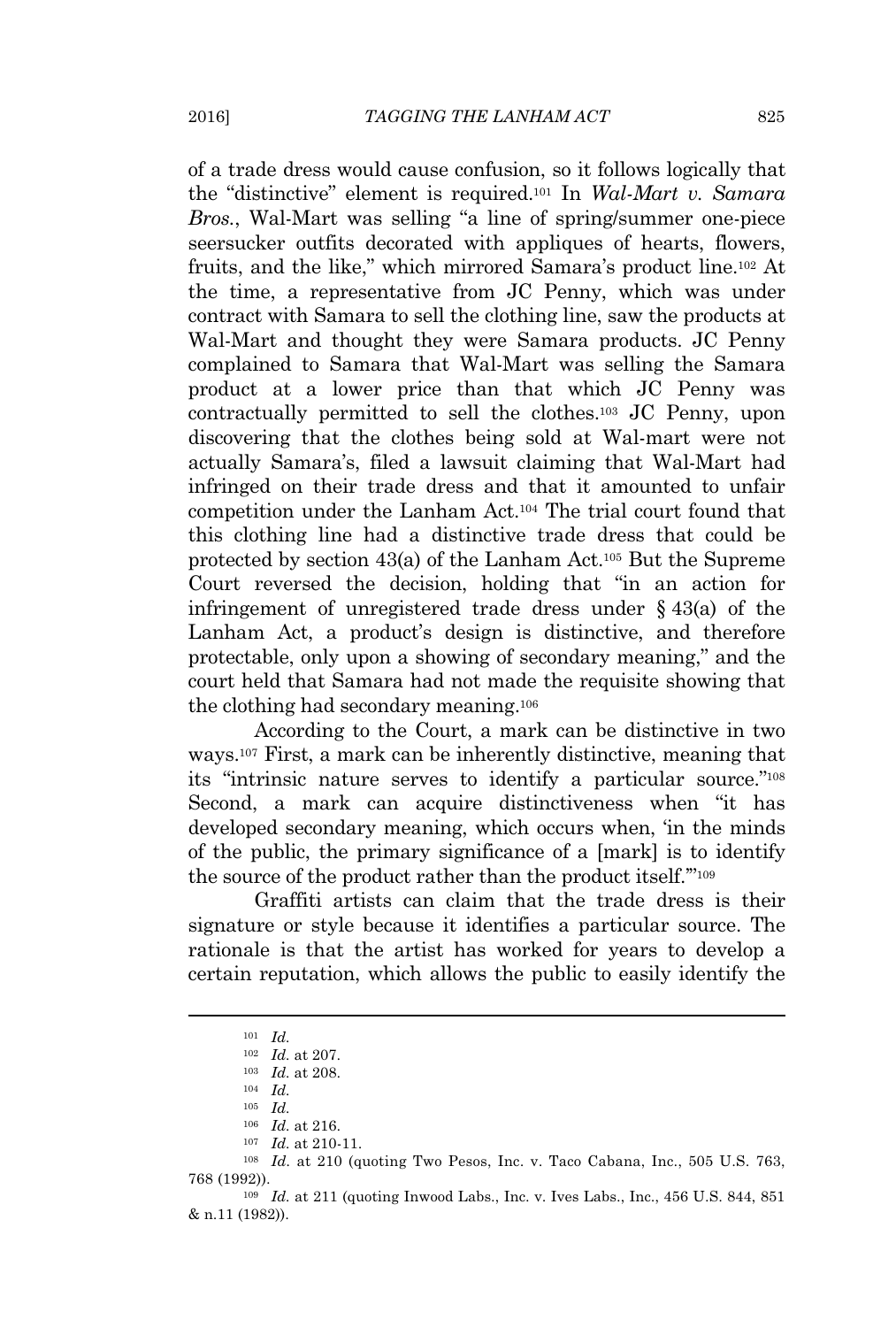work as the artist's, and therefore the use of the artist's signature or style amounts to an infringement of the artist's trade dress.<sup>110</sup> The artist's signature would have secondary meaning where, upon seeing a famous graffiti artist's signature, one could identify the creator of a particular work of art.<sup>111</sup> Therefore, infringement of a trade dress would be a potentially viable claim for a graffiti artist seeking protection from unauthorized commercial use of their art. The only limiting factors in this claim would be the artist's popularity and how well known the signature is. "[T]he minds of the public" <sup>112</sup> language suggests that a large number of people must be misled in identifying the source of the product.

#### 2. False Designation of Origin

The Lanham Act protects all aspects of registered trademarks.<sup>113</sup> "In addition to protecting registered marks, the Lanham Act, in  $\S$  43(a), gives a producer a cause of action for the use by any person of 'any word, term, name, symbol, or device, or any combination thereof...which... is likely to cause confusion ... as to the origin ...  $\cdot$ "<sup>114</sup> This protection does not allow one to use "false designations of origin, false descriptions, and false representations in the advertising and sale of goods and services." <sup>115</sup> But the Act "does not prohibit false statements generally. It prohibits only false or misleading descriptions or false or misleading representations of fact made about one's own or another's goods or services." <sup>116</sup> A false designation of origin is a statutory, federal tort apart from common law unfair competition and is not limited to lawsuits between business competitors.<sup>117</sup> Additionally, it does not require ownership of a registered trademark.<sup>118</sup> Specifically, Congress enacted section 43(a) to codify the common law-defined act of "'passing off,' which is the representation of one person's goods or works as those of

<sup>110</sup> Complaint, *supra* note 18, at 10-12.

<sup>111</sup> *See Wal-Mart Stores*, 529 U.S. at 211.

<sup>112</sup> *Id.*

<sup>113</sup> 15 U.S.C. § 1125(a) (2012).

<sup>114</sup> *Wal-Mart Stores*, 529 U.S. at 211 (quoting 15 U.S.C. § 1125(a)).

<sup>115</sup> Herb Reed Enters., Inc. v. Monroe Powell's Platters, LLC, 25 F. Supp. 3d 1316, 1321 (D. Nev. 2014) (quoting Jack Russell Terrier Network of N. Ca. v. Am. Kennel Club, Inc., 407 F.3d 1027, 1036 (9th Cir. 2005)).

<sup>116</sup> Groden v. Random House, Inc., 61 F.3d 1045, 1052 (2d Cir. 1995)*. See generally* 15 U.S.C. § 1125 (2012).

<sup>117</sup> *Origin, representations concerning*, ALR Digest Antitrust and Trade Regulation [West] (2015) (citing 15 U.S.C.A. § 1125(a)).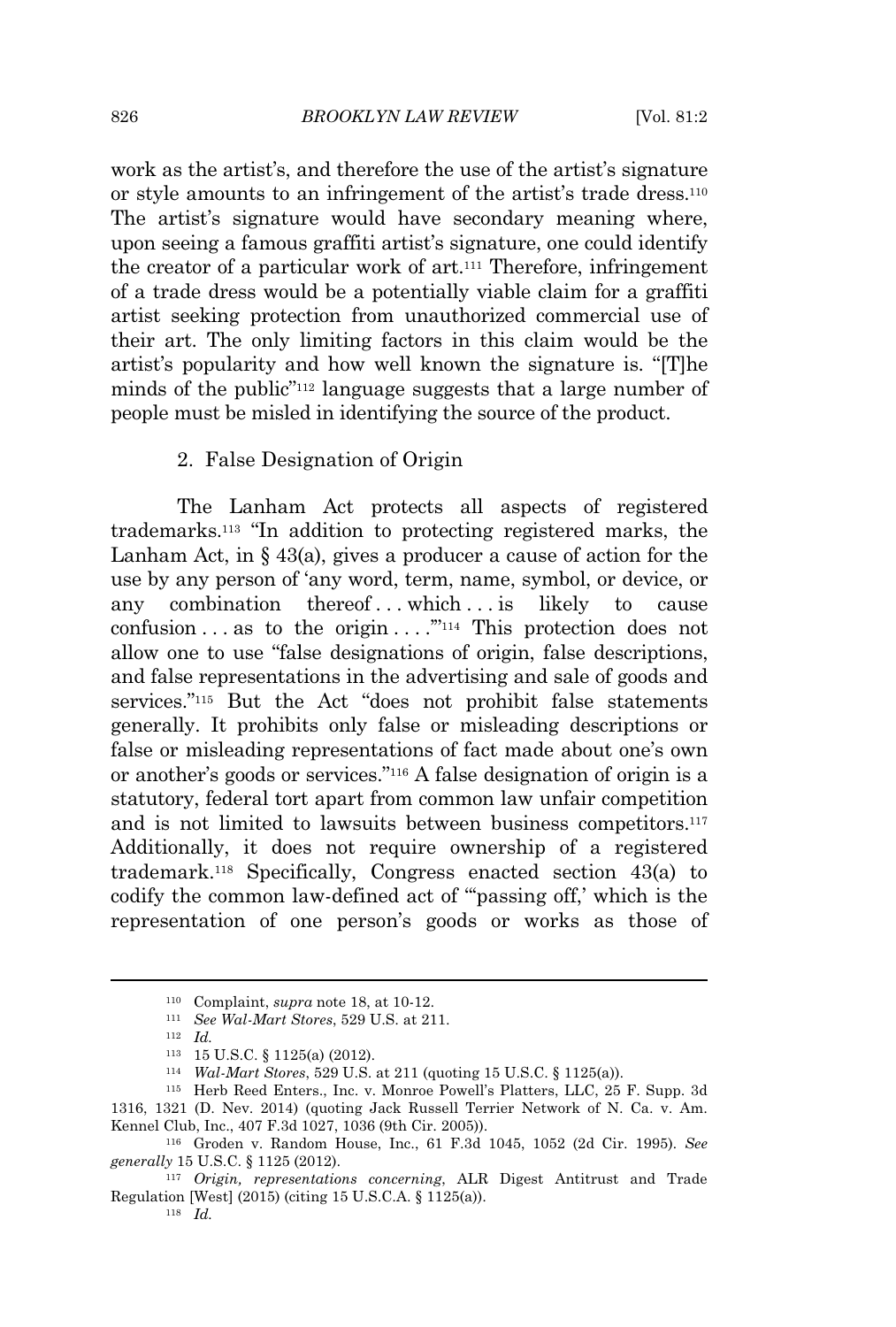another." <sup>119</sup> Judge Clark of the U.S. Court of Appeals for the Second Circuit, in a concurring opinion discussing the scope of section 43(a) of the Lanham Act, said that it is a "quite extensive provision covering the false description or representation of goods introduced into commerce . . . [and] there is indication . . . that the bar has not yet realized the potential impact of this statutory provision." 120

When looking to this provision of the Lanham Act, it is important to consider the common law background and the legislative history of the Act.<sup>121</sup> The need for the protections afforded by section 43(a) of the Lanham Act was realized well before it was enacted.<sup>122</sup> Efforts to carve out a statutory protection for misuse of designations of origin can be traced to 1918, when it was deemed necessary to implement domestic legislation reflecting the United States' ratification of the Buenos Aires Convention of 1910.<sup>123</sup> Article VIII of the Buenos Aires Convention provides that "the false representation as to the origin of a product, shall be prosecuted by the interested party in accordance with the laws of the State wherein the offence is committed."<sup>124</sup> When this idea was codified in 1920, it "provided a federal statutory basis for private protection against one particular type of unfair competition not resulting from the infringement of a registered trademark." <sup>125</sup> The Lanham Act has now superseded section 3 of the Act of March 19, 1920  $(1920 \text{ Act})$ , 126 but it is interesting to note that this section of the 1920 Act was of "such limited application as to deprive it of almost all practical use."<sup>127</sup> The Lanham Act was intended to cover more false designation of origin claims and be less restrictive.<sup>128</sup>

Had section 3 of the 1920 Act been applicable to a graffiti case like the one brought against Cavalli and other infringements similar to those discussed in Part  $I<sub>129</sub>$  the claim would likely have

<sup>119</sup> Denine C. Pagano, *"Origin of Goods": Delving Into* Dastar Corp. v. Twentieth Century Fox Film Corp., ST. JOHN'<sup>S</sup> J. LEGAL COMMENT. 421, 422 (2005).

<sup>120</sup> Maternally Yours, Inc. v. Your Maternity Shop, Inc., 234 F.2d 538, 546 (2d Cir. 1956) (Clark, C.J., concurring).

<sup>121</sup> Walter J. Derenberg, *Federal Unfair Competition Law at the End of the First Decade of the Lanham Act: Prologue or Epilogue?*, 32 N.Y.U. L. REV. 1029, 1032 (1957).

<sup>122</sup> *Id.* at 1033.

<sup>123</sup> *Id.* (footnote omitted).

<sup>124</sup> *Id.*

<sup>125</sup> *Id.* at 1034.

<sup>126</sup> Act of March 19, 1920, Pub. L. No. 163-104, 41 Stat. 533.

<sup>127</sup> Walter J. Derenberg, *Federal Unfair Competition Law at the End of the First Decade of the Lanham Act: Prologue or Epilogue?*, 32 N.Y.U. L. REV. 1029, 1034-35 (1957).

<sup>128</sup> *Id.* at 1035.

<sup>129</sup> *See supra* Part I.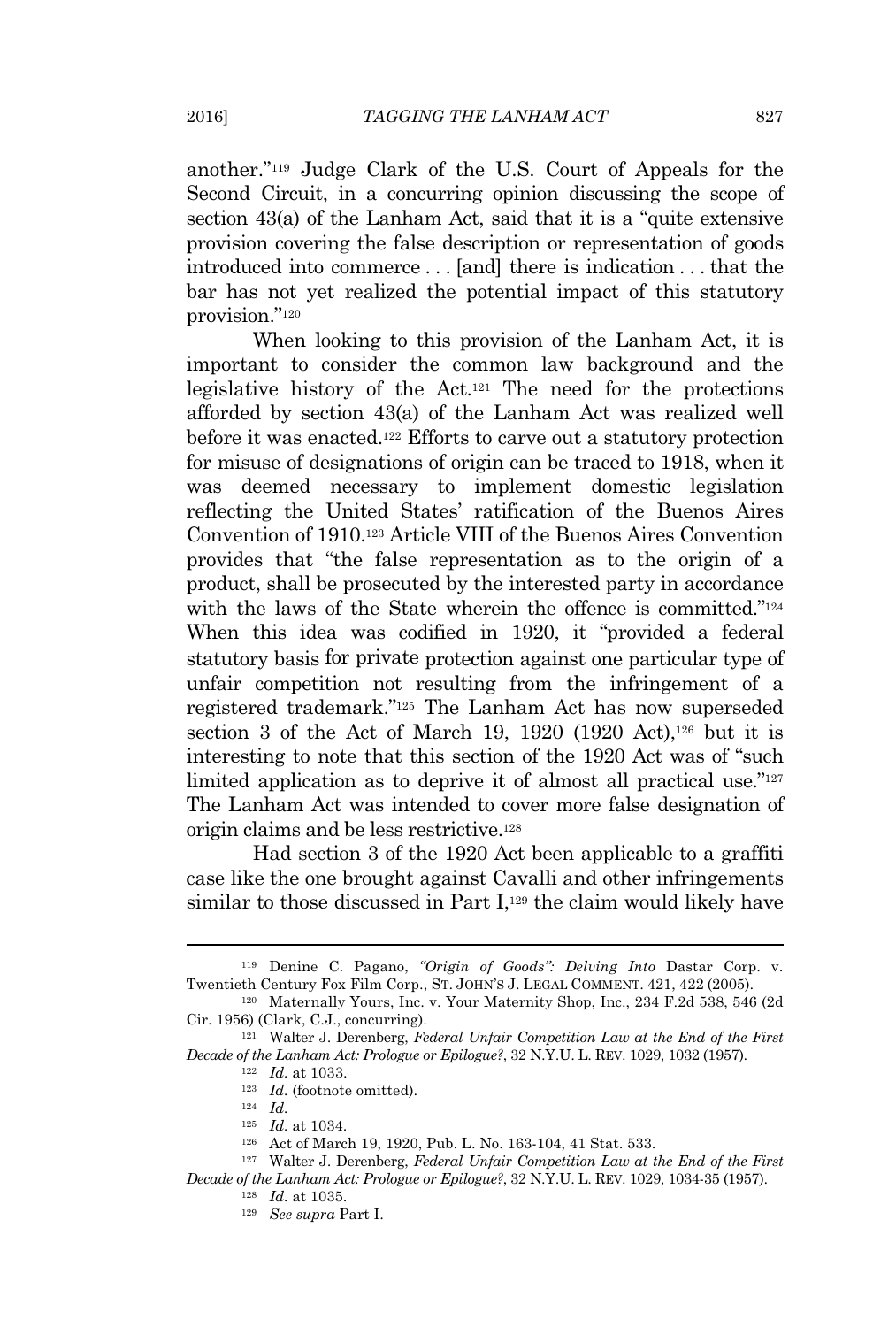been successful. Section 3 of the 1920 Act "referred only to false designation of *origin*, thereby excluding from its scope any other forms of misdescription or misrepresentation"; further, "[t]he section was limited to articles of *merchandise . . .* [and] required a showing that the use of the false designation of origin occurred 'willfully and with intent to deceive.'" <sup>130</sup> The case against Cavalli satisfies these elements. Cavalli did not create the art, so a false designation occurred, and the act was likely willful because he took pictures of the art and printed it knowing he did not design it. Thus, it does not follow that the Lanham Act is *less restrictive*, because the use of graffiti as alleged in *Cavalli* would not be covered by it.

For a valid claim under section 43 of the Lanham Act for false designation of origin, a litigant must prove three elements: "(1) The alleged violator must employ a false designation; (2) the false designation must deceive as to origin, ownership or sponsorship; and (3) the plaintiff must believe that 'he or she is or is likely to be damaged by such [an] act.'" 131

Courts consider the following factors when making the determination of likelihood of confusion: "(1) strength of the mark; (2) proximity or relatedness of the goods; (3) similarity of the marks; (4) evidence of actual confusion; (5) marketing channels; (6) type of goods and degree of purchaser care; (7) intent in selecting mark; and (8) likelihood of expansion."<sup>132</sup> In this inquiry, no one factor is dispositive, and not all of the factors will apply in every case.<sup>133</sup> The question of confusion is one of fact, and thus "[t]he state of mind of the public must be the basis for the court's determinations but the plaintiff is not required to prove the likelihood of confusion at the pleading stage."<sup>134</sup>

One court has found that under section 1125(a) of the Lanham Act, there was a valid claim of infringement when a work was edited without the consent of the writers and thus departed substantially from the original work.<sup>135</sup> In *Gilliam v. American Broadcasting*, the art being transformed was a Monty Python comedy skit that before being aired was edited to such an extent

<sup>130</sup> Derenberg, *supra* note 127, at 1034-35; *see* Act of March 19, 1920, 41 Stat. 533.

<sup>131</sup> Am. Online, Inc. v. IMS, 24 F. Supp. 2d 548, 551 (E.D. Va. 1998) (citing 15 U.S.C. § 1125(a)(1) (2012)).

<sup>132</sup> Herb Reed Enters. v. Monroe Powell's Platters, LLC, 25 F. Supp. 3d 1316, 1324-25 (D. Nev. 2014); Walter v. Mattel, Inc., 210 F.3d 1108, 1111 (9th Cir. 2000); AMF Inc. v. Sleekcraft Boats, 599 F.2d 341, 348-49 (9th Cir. 1979).

<sup>133</sup> *Herb Reed Enters.*, 25 F. Supp. at 1325*.*

<sup>134</sup> F.E.L. Publ'n, Ltd. v. Nat'l Conference of Catholic Bishops, 466 F. Supp. 1034, 1044 (N.D. Ill. 1978).

<sup>135</sup> Gilliam v. Am. Broad. Co., 538 F.2d 14, 17 (2d Cir. 1976).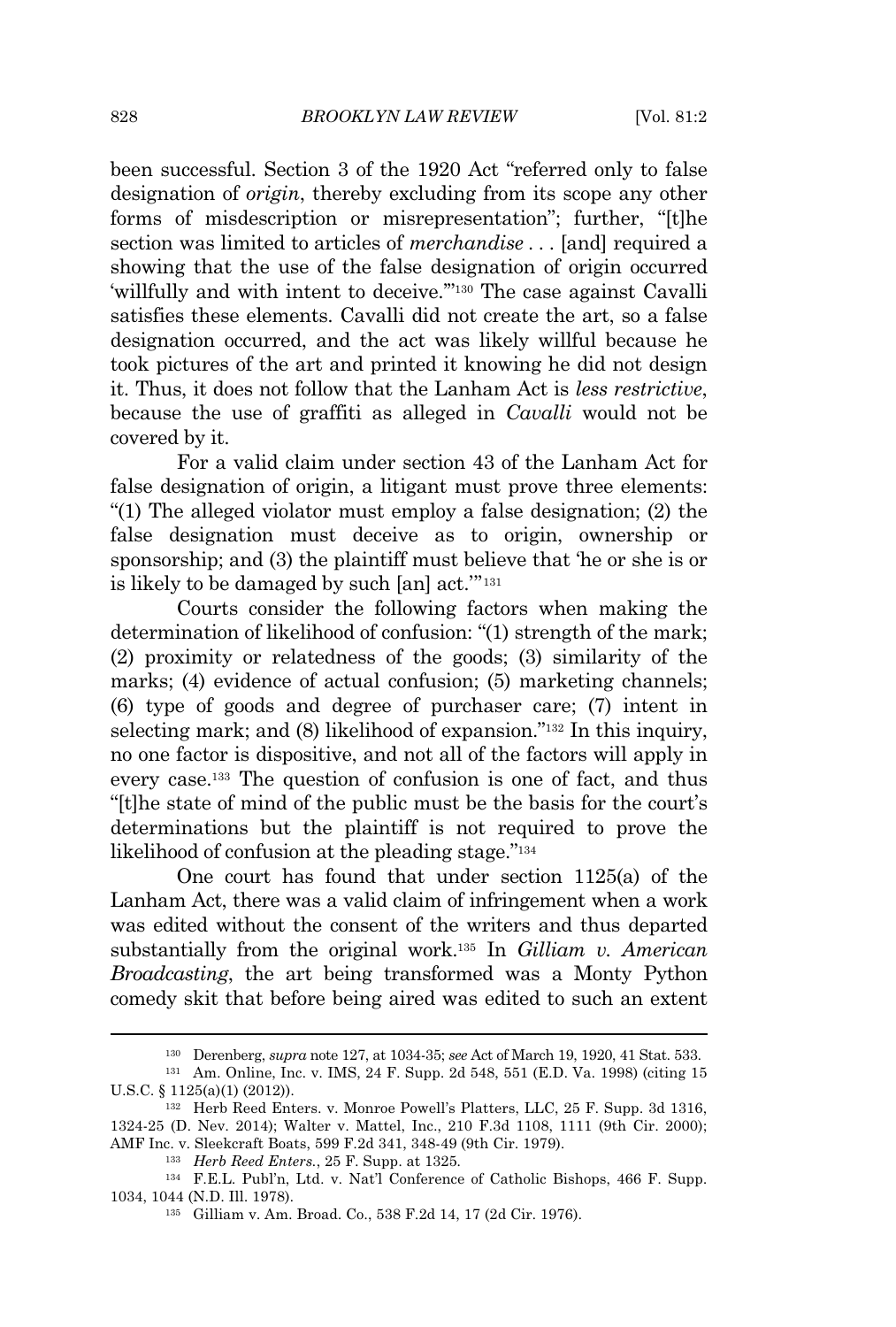that it changed the nature of the work. The court in *Gilliam* stated that "[t]o deform . . . [an artist's] work is to present him to the public as the creator of a work not his own, and thus makes him subject to criticism for work he has not done .... [Thus] it is the writer or performer, rather than the network, who suffers the consequences of the mutilation . . . . "<sup>136</sup> The court further stated that "an allegation that a defendant has presented to the public a 'garbled,' distorted version of plaintiff's work seeks to redress the very rights sought to be protected by the Lanham Act, 15 U.S.C. § 1125(a), and should be recognized as stating a cause of action under that statute." <sup>137</sup> After *Gilliam*, changing the nature of the work has become a high water mark for other courts in deciding whether or not the Lanham Act will provide protection.

The district court in *Choe v. Fordham* made it clear that for protection under the "changing the nature of the work" standard, the level of deformation has to be radical and to such a point that the essential meaning of the artwork is lost.<sup>138</sup> This "high water mark" is potentially insurmountable for graffiti artists because it can be argued that their work is not radically changed when, for example, someone takes a picture of the art and then sells the image. But if the action of photographing and reselling an image is recast as changing the meaning of the original work, graffiti artists might overcome this high bar. Printing a work of graffiti art on various goods takes the art out of context and may constitute a radical deformation of the work.

After getting over the bar of the standard, a plaintiff must show that the defendant substantially distorted the original work.<sup>139</sup> Finally, the mark must almost automatically identify the source.<sup>140</sup> One potential problem graffiti artists might face in seeking protection under the Lanham Act is that it "is designed to make actionable the misleading use of marks in interstate commerce and to protect those engaged in interstate commerce against unfair competition," and technically these artists are not engaged in interstate commerce with their works.<sup>141</sup>

In a case in the Eastern District of Virginia, *America Online, Inc. v. IMS, a marketing company accidentally sent 60* million unauthorized email advertisements containing "aol.com"

<sup>136</sup> *Id.* at 24.

<sup>&</sup>lt;sup>137</sup> *Id.* at 24-25 (citation omitted).

<sup>138</sup> Choe v. Fordham Univ. Sch. of Law, 920 F. Supp. 44, 47-48 (S.D.N.Y. 1995).

<sup>139</sup> Lish v. Harper's Magazine Found., 807 F. Supp. 1090, 1106-07 (S.D.N.Y. 1992); Follet v. New Am. Library Inc., 497 F. Supp. 304, 311-12 (S.D.N.Y 1980).

<sup>140</sup> Wal-Mart Stores, Inc. v. Samara Bros., Inc., 529 U.S. 205, 210 (2000).

<sup>141</sup> Am. Online, Inc. v. IMS, 24 F. Supp. 2d 548, 551 (E.D. Va 1998).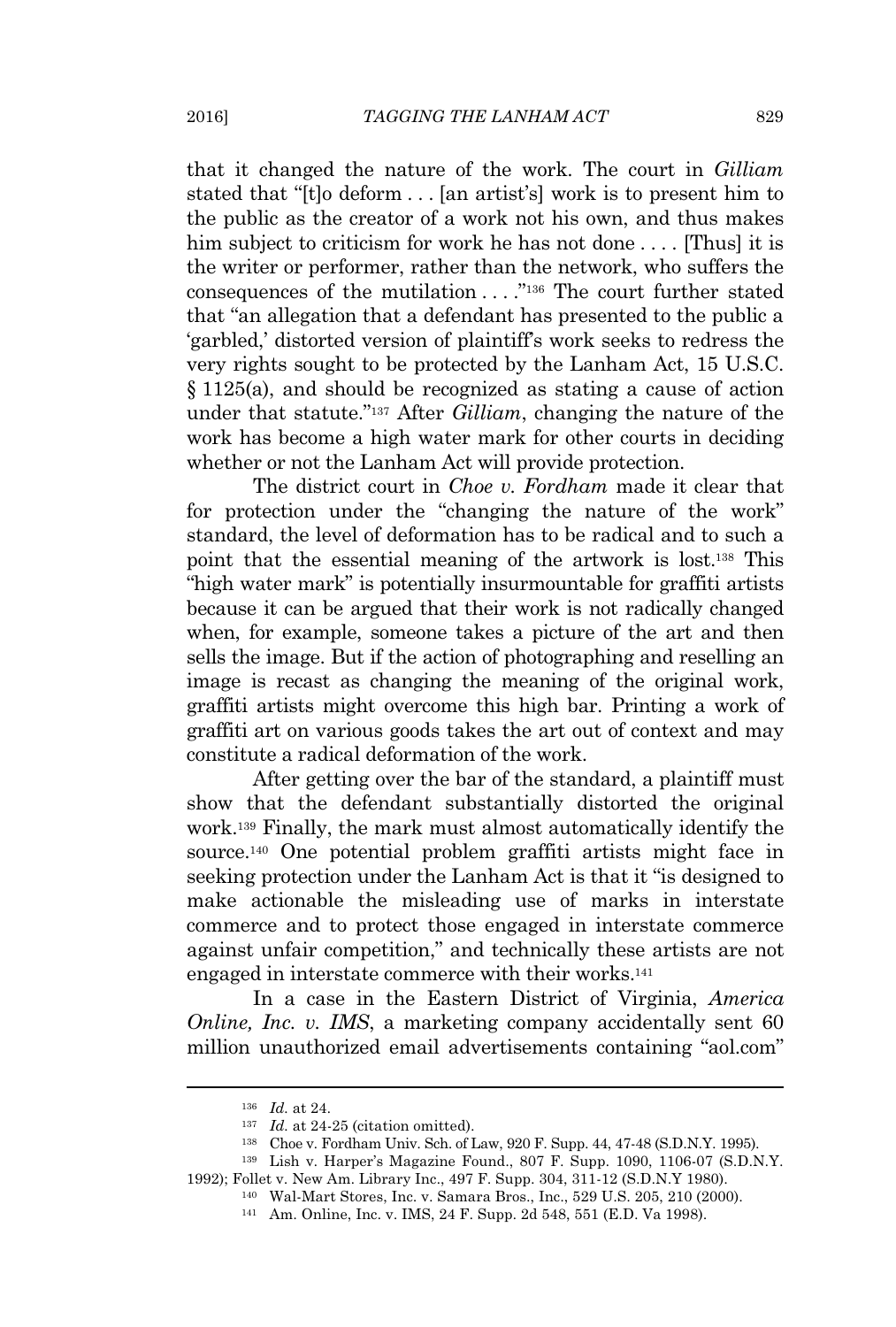in the subject line.<sup>142</sup> The plaintiffs alleged a claim of trademark infringement under the Lanham Act.<sup>143</sup> The court held that AOL had pled a claim on which relief could be granted because people were likely to be confused about whether the email came from AOL itself.<sup>144</sup> The court reasoned, "[a]ny email recipient could logically conclude that a message containing the initials 'aol.com' in the header would originate from AOL's registered intent domain." <sup>145</sup> The same is true of the false designation of a graffiti artist's work. Any follower of a famous graffiti artist, upon seeing his signature on goods and services, could logically conclude that the graffiti artist was working for the company.

One potential hurdle to using the Lanham Act as a source of protection for graffiti art is that *Dastar Corp. v. Twentieth Century Fox* potentially closes the door on the Lanham Act being a source of viable protection for graffiti artists. While it has not yet been argued, it is conceivable that if many graffiti artists begin seeking protection, it will be. However, *Dastar* is distinguishable from the issues presented by the unauthorized commercial use of graffiti. Recently, in the case against Cavalli, the argument that *Dastar* precludes the Lanham Act from protecting graffiti artists was used and denied.<sup>146</sup> The court held that *Dastar* only dealt with reverse passing off, and that is not what the Artists in the case against Cavalli were alleging. Rather, the allegations were "that Defendants' use of [plaintiff Chapa's] 'revolutions' imagery created the 'false and deceptive impression that the *Just Cavalli* garments and accessories are associated with and/or manufactured by [Chapa] and Plaintiffs."<sup>147</sup> Therefore, the plaintiffs were claiming that Cavalli sold products with their source-identifying images. The court stated, "[t]his conduct constitutes passing off, which occurs when a producer sells its own goods while misrepresenting that they were made by another." <sup>148</sup> The court then concluded that since this constituted passing off, and not reverse passing off, *Dastar* did not preclude Chapa's Lanham Act claim.

In *Dastar*, the author of a book about World War II granted exclusive television rights to Twentieth Century Fox Film

<sup>142</sup> *Id.*

<sup>143</sup> *Id.*

<sup>144</sup> *Id.*

<sup>145</sup> *Id.*

<sup>146</sup> Order Denying Motion to Dismiss, *supra* note 31.

<sup>147</sup> *Id.*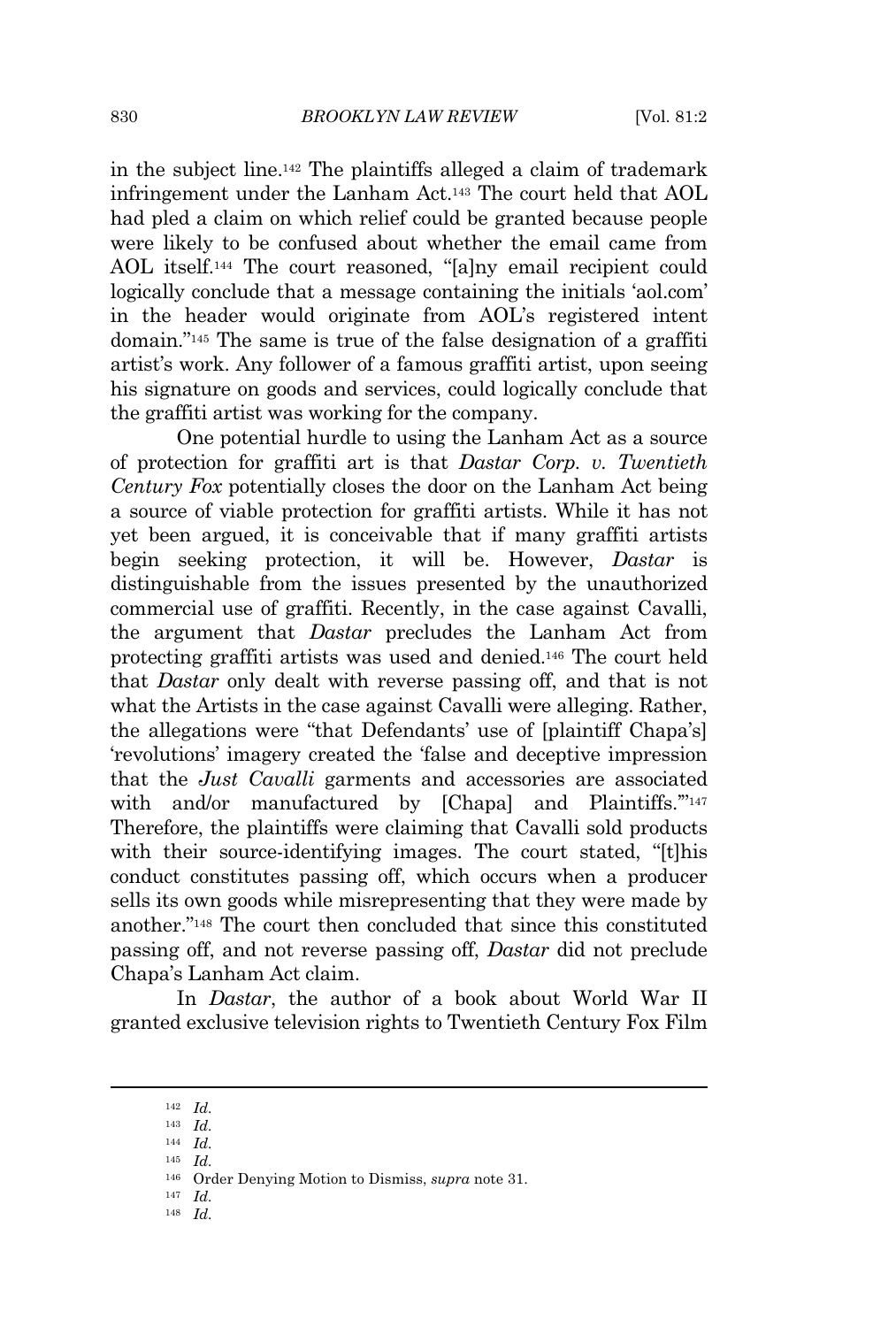Corporation (Fox).<sup>149</sup> The writer renewed the book's copyright in 1975, but Fox did not renew the television series, which left the series in the public domain.<sup>150</sup> In 1988, Fox then reacquired the television rights.<sup>151</sup> Dastar Corporation released a video in 1995 entitled "World War II Campaigns in Europe," which it made from tapes of the original version of the television series.<sup>152</sup> The tapes were acquired from the public domain.<sup>153</sup> Fox filed suit, alleging that Dastar's sale of the video without proper credit to Fox was reverse passing off under the Lanham Act.<sup>154</sup> The Supreme Court held that there was no false designation of origin, stating that "[b]ecause . . . Dastar was the 'origin' of the [physical] products it sold as its own, respondents cannot prevail on their Lanham Act claim."<sup>155</sup> The court went on to define "origin" as "the producer of the tangible product sold in the marketplace." <sup>156</sup> The Court went further to say "the phrase 'origin of goods' is . . . incapable of connoting the person or entity that originated the ideas . . . that 'goods' embody or contain." <sup>157</sup> According to the court, consumers do not generally care about the origin, and the Court stated that "the Lanham Act should not be stretched to cover matters that are typically of no consequence to purchasers." 158

Based on the Court's holding that there was no Lanham Act violation because Dastar created the "physical product," one could imagine Cavalli arguing that he did not violate the Lanham Act because he too created the physical product being sold in the market. But the facts of *Dastar* are distinguishable from graffiti art cases, and the policy reasons for the Court's decision, particularly avoiding superfluity in protecting what copyright law already protects,<sup>159</sup> do not similarly inform graffiti art cases. Additionally, the holding that origin "refers to the producer of the tangible goods that are offered for sale, and not to the author of any idea, concept, or communication embodied in those goods,"160 does not include graffiti artists. In the case of graffiti, the artist is not simply the author of an idea, but rather, the artist actually produces a tangible item. The *Dastar* court reasoned that offering

- <sup>156</sup> *Id.* at 31.
- <sup>157</sup> *Id.* at 32.
- <sup>158</sup> *Id.* at 32-33.
- <sup>159</sup> *Id.* at 35. <sup>160</sup> *Id.* at 37.

<sup>149</sup> Dastar Corp. v. Twentieth Century Fox Film Corp., 539 U.S. 23, 25 (2003).

<sup>150</sup> *Id.* at 26.

<sup>151</sup> *Id.*

<sup>152</sup> *Id.*

<sup>153</sup> *Id.*

<sup>154</sup> *Id.* at 27.

<sup>155</sup> *Id.* at 38*.*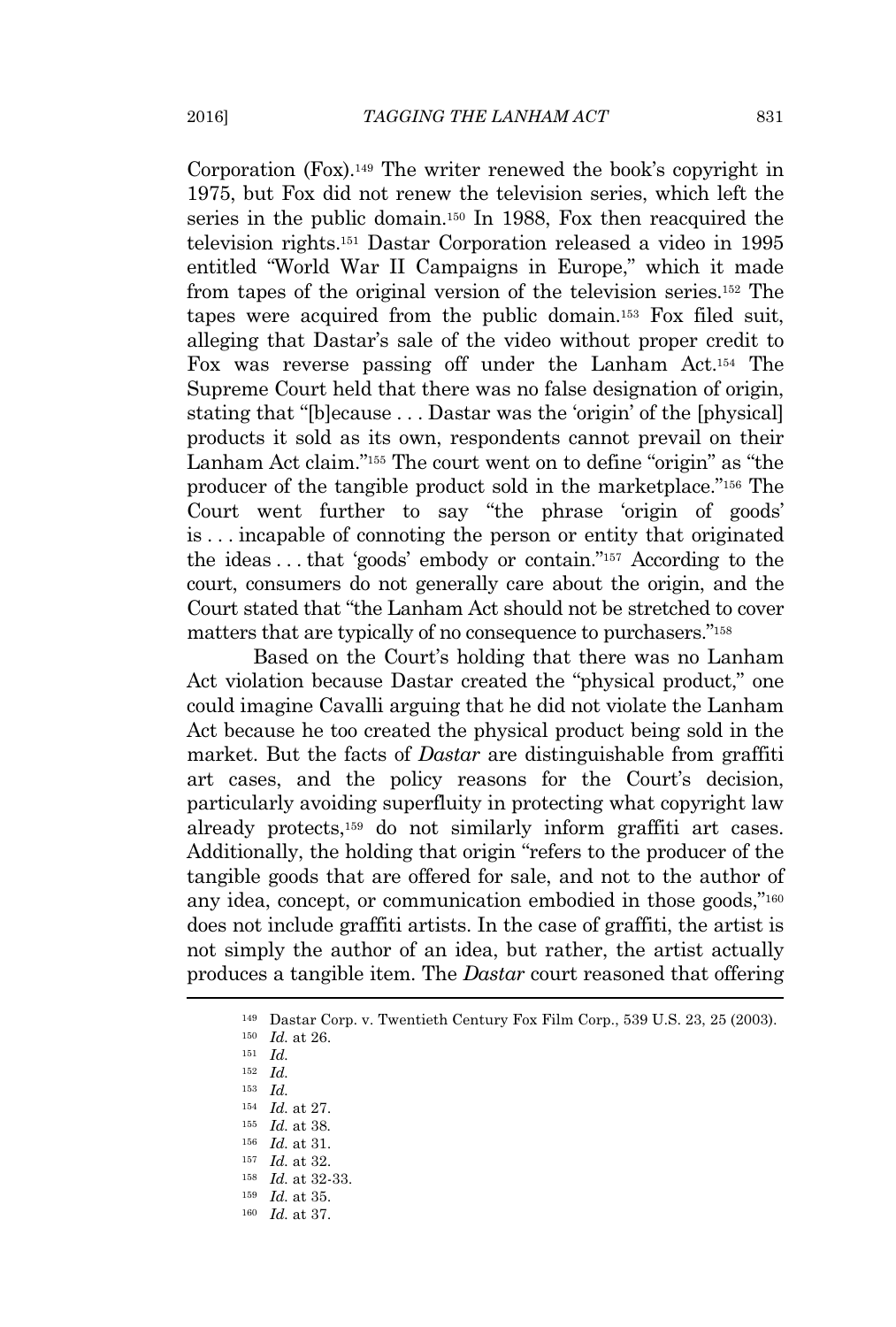Lanham Act protection to "communicative products" (such as the videos made by Dastar) "that are valued for the intellectual content that they convey . . . would cause trademark law to conflict with copyright law." <sup>161</sup> The court distinguished communicative products "from products that are valued for their physical qualities, like a hammer or a can of cola." <sup>162</sup> When graffiti art is viewed through this lens, it is clear that it is closer to the hammer and the can of cola because it is valued for its physical qualities. Therefore, using the Lanham Act to protect graffiti is not in conflict with copyright law in the way that protecting Fox's videos would have been.

Even if graffiti was considered to be a communicative product, *Dastar* still does not preclude protection under the Lanham Act. "The Supreme Court reasoned it should follow that misinformation about the origin of a 'communicative product' can only be protected by the Lanham Act if that misinformation deals with the producer of the physical product itself." <sup>163</sup> The use of art, particularly the art of a well-known graffiti artist, is not like identifying cola with Coke or Pepsi. By using the graffiti artists' independent signatures, the confusion relates to the identity of the producer of the physical product itself. Therefore, if it is a communicative product, it is one that should be protected after *Dastar*.

## III. THE LANHAM ACT IS THE BEST OPTION FOR PROTECTING GRAFFITI ART

Although graffiti artists appear to have a few options to protect their work, most of these options are not viable. In the current legal landscape, and as discussed below, the Lanham Act is the best route to protection. When deciding to bring a case, artists will have to decide which claims to plead. This will depend on what type of redress the artist is seeking. For example, if the artist wants to prevent the art's destruction, VARA is the best choice, as those rights are preservationist in nature.<sup>164</sup> But if an artist wants to enjoin a designer from using the artist's work without permission, VARA will not suffice.

<sup>161</sup> Timothy C. Connor, *After Dastar: Can a Right of Attribution Still Exist Under § 43(a) of the Lanham Act?*, 9 INTELL. PROP. L. BULL. 11, 27-28 (2004).

<sup>162</sup> *Id.*

<sup>163</sup> *Id.* at 15 (citing *Dastar*, 539 U.S. at 33).

<sup>164</sup> *See supra* Section II.A.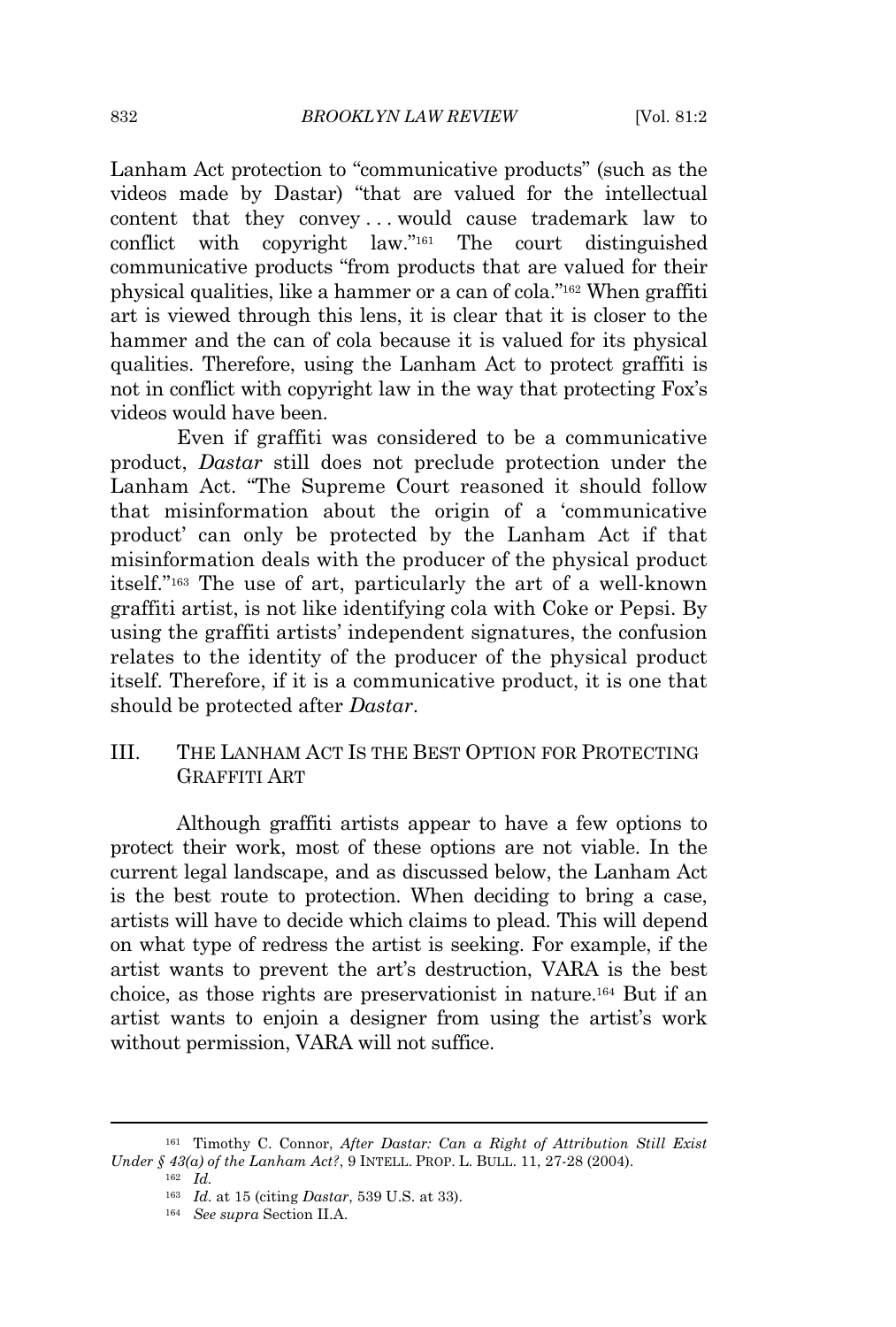There are three significant obstacles for a graffiti artist seeking VARA's protections.<sup>165</sup> First, VARA rights are preservationist in nature and do not relate to reproduction. Second, VARA has a requirement that the work of art be of recognized stature, which sets a very high bar.<sup>166</sup> Finally, the unclean hands doctrine provides infringers with an affirmative defense.<sup>167</sup> For these reasons, VARA is not a viable option for graffiti artists seeking protection from unauthorized commercial uses of their art.

Copyright law is similarly unable to protect graffiti art. Graffiti artists face four main obstacles to securing copyright protection. First, the application of copyright law to graffiti is largely untested, and in the few cases that have been before a judge, the courts have treated the claim with hostility.<sup>168</sup> A greater problem is that graffiti artists' claims of infringement brought under copyright law tend to settle, which means there is little precedent to indicate whether a litigated copyright claim could be successful.<sup>169</sup> It is not clear why these cases settle, but one potential explanation is that because the outcome is unclear, there is more risk in allowing the courts to decide this question. Additionally, if a judge decides these cases, there will be a record that will have precedential value, whereas if there is a settlement, it can be secretive, where no one knows the specific details. Moreover, courts like the one in *Villa* strongly indicate that this type of claim will fail.

*Villa* put in place three main hurdles for artists like Revok, Reyes, and Steel in using copyright law to protect their work from uses like Cavalli's. First, the work must be registered; second, the work must be original; and third, illegality of creation can potentially be used as an affirmative defense.<sup>170</sup> The court in *Villa* said that it would look into the originality and the "degree of creativity exhibited in [the artist's] original mural." <sup>171</sup> The court alluded to the fact that the use of "words and letters" might weigh against a finding of creativity in the mural and therefore prevent the satisfaction of the "creativity" element.<sup>172</sup> The last and most significant problem *Villa* presents for copyright protection for

<sup>165</sup> *See supra* Section II.A; 17 U.S.C. § 106A (2012).

<sup>166</sup> *See supra* Section II.A; 17 U.S.C. § 106A.

<sup>167</sup> *See supra* Section II.A; 17 U.S.C. § 106A.

<sup>168</sup> *See supra* Section II.B; Villa v. Pearson Educ., Inc., No. 03 C 3717, 2003 U.S. Dist. LEXIS 24686 (Dec. 9, 2003).

<sup>169</sup> *See supra* Section II.B; *Pearson Educ.*, 2003 U.S. Dist. LEXIS 24686.

<sup>170</sup> *See supra* Section II.B; *Pearson Educ.*, 2003 U.S. Dist. LEXIS 24686.

<sup>171</sup> *See supra* Section II.B; *Pearson Educ*., 2003 U.S. Dist. LEXIS 24686.

<sup>172</sup> *See supra* Section II.B; *Pearson Educ.*, 2003 U.S. Dist. LEXIS 24686.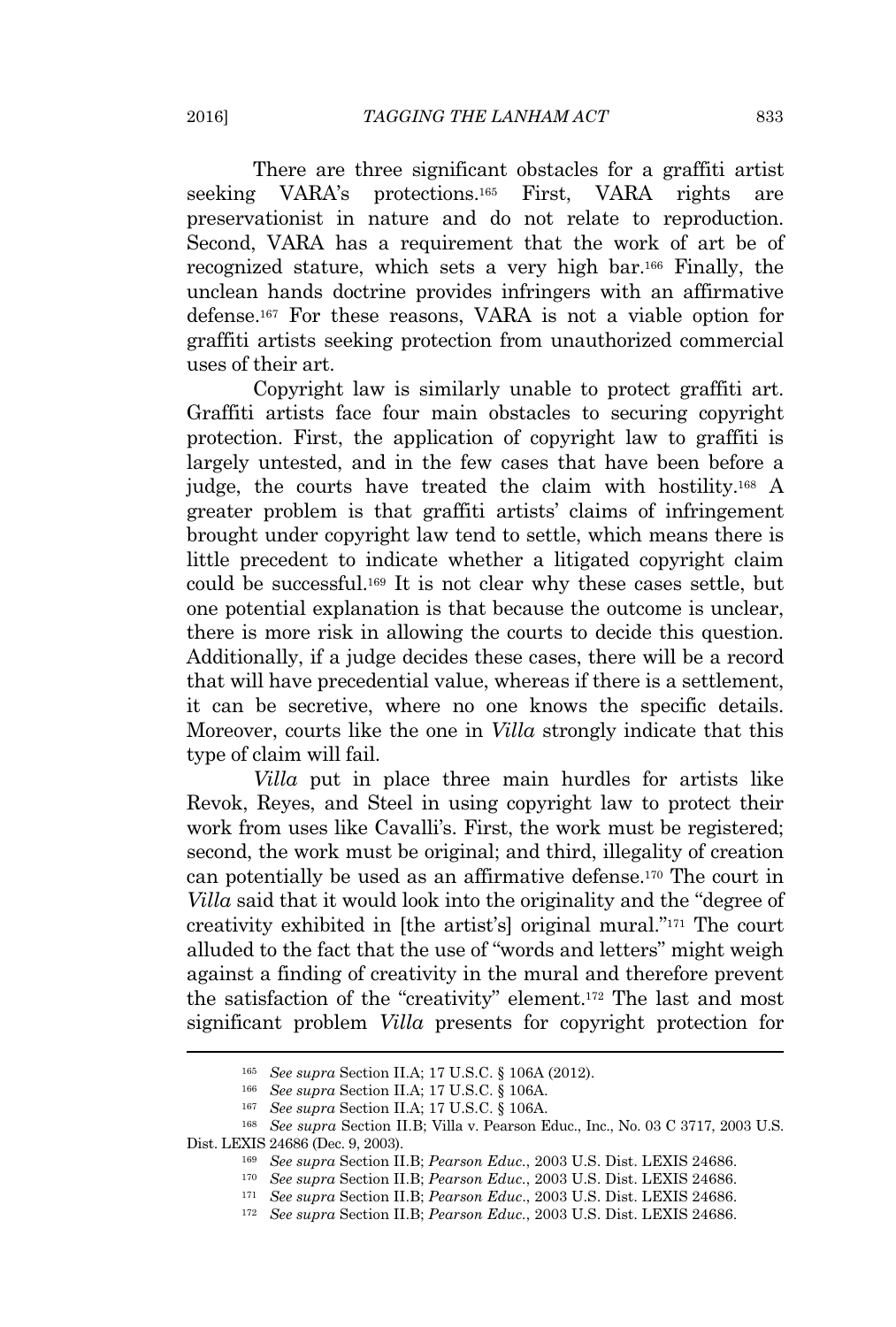unauthorized commercial uses of graffiti is that it opens the door for the illegality of creation, or unclean hands, to be used as an affirmative defense, which results in courts' refusal to protect graffiti artists from this type of infringement.<sup>173</sup> Hence, copyright protection will likely not reach or protect graffiti art that is used in commercial products without the consent of the artist.

The last source of law available to graffiti artists, and the one with the most potential coverage for their infringement claims, is section 43(a) of the Lanham Act. This route to protection provides the best odds of success and presents artists with two different types of claims—unfair competition and false designation of origin.<sup>174</sup>

First, an unfair competition claim under section 43(a) of the Lanham Act will be successful if it can be proved that the mark is inherently distinctive and has a secondary meaning.<sup>175</sup> Graffiti from a well-known artist can likely satisfy these elements. Murals, especially the one at issue in the case against Cavalli, are inherently distinctive. Additionally, each artist generally has a unique style that can be considered a trade dress. That trade dress develops secondary meaning and identifies the artist who painted it. An artist who is not well known enough may be unsuccessful in pursuing an unfair competition claim under the Lanham Act. Fortunately for Revok, Reyes, and Steel, they are well-known artists whose style and signatures would be easily identifiable by their followers.<sup>176</sup>

Second, a false designation of origin claim under the Lanham Act is another viable option for potential protection and remedy for plaintiffs like Revok, Reyes, and Steel. They could likely prove the three elements needed to plead a claim for false designation, including that (1) a false designation was employed; (2) there is a likelihood of confusion; and (3) harm is caused. As to the first element, Roberto Cavalli and other potential defendants are employing false designations of origin by using the art. The second element is met because the art being used includes the Artists' signatures. In *America Online*, the use caused a likelihood of confusion because it included the company's signature. This is especially true when the signature is the artist's name, where people familiar with the artist's work would associate the signature with the work and therefore mistakenly believe the

<sup>173</sup> *See supra* Section II.B; *Pearson Educ*., 2003 U.S. Dist. LEXIS 24686.

<sup>174</sup> *See supra* Section II.C; 15 U.S.C. § 1125 (2012).

<sup>175</sup> Wal-Mart Stores, Inc. v. Samara Bros., Inc., 529 U.S. 205, 210-11 (2000).

<sup>176</sup> *See supra* Part I; Complaint, *supra* note 18, at 2.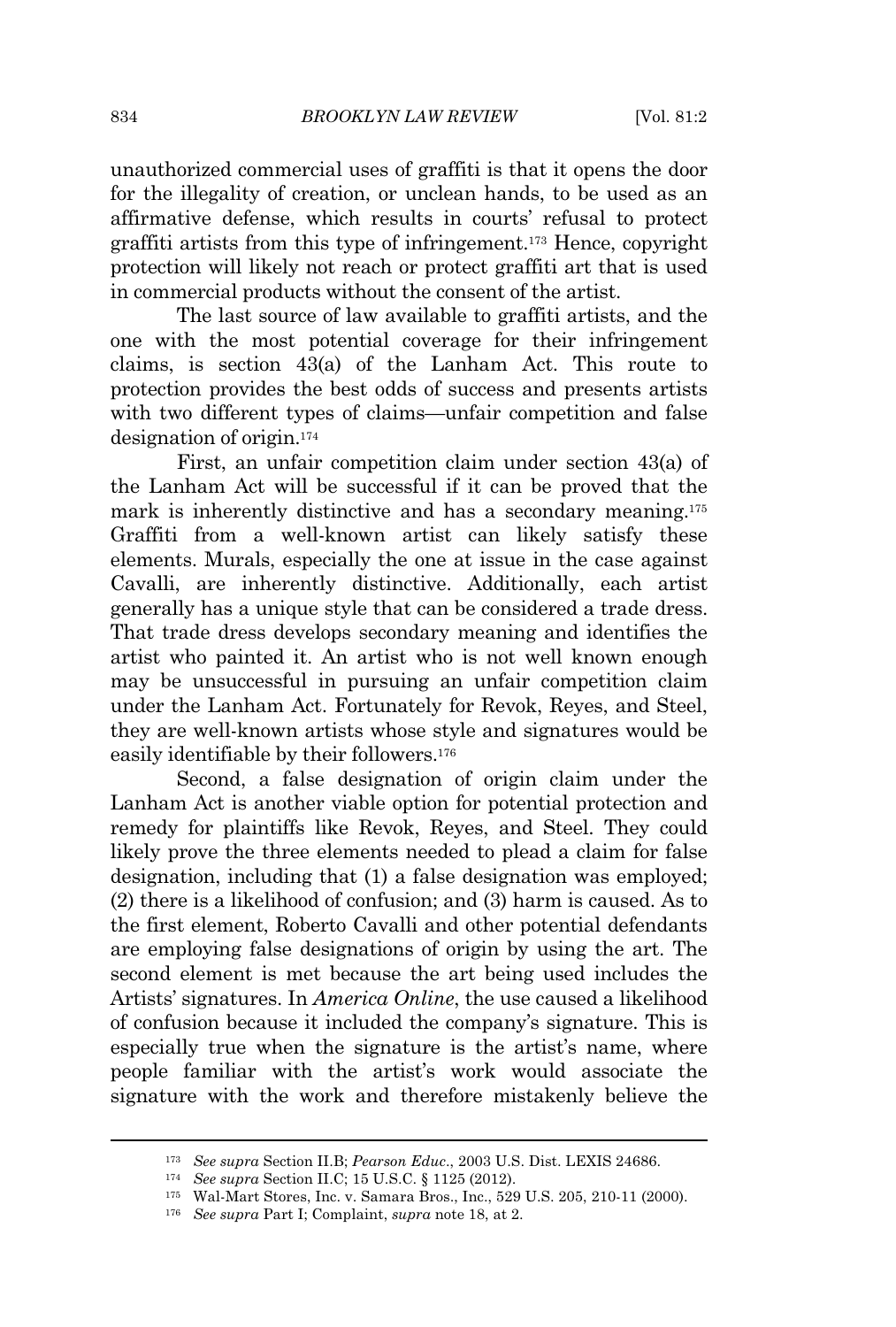artist had sold the designs to the infringer. Many graffiti artists have an online presence, as well, and their work is thus easily identifiable by their style, even if it is unsigned.<sup>177</sup> Third, it can be argued that the depiction and unauthorized use of their art causes harm to the reputations of graffiti artists, because as discussed above, some followers of these artists would assume they have "sold out."<sup>178</sup>

The Lanham Act elements could be satisfied for a graffiti claim, and the holding of *Dastar* does not get in the way. One way to frame the argument for protection of graffiti, notwithstanding the holding of *Dastar*, is that art is a "good" under the meaning the court subscribes to in *Dastar*, and graffiti is a form of art. Lanham Act protection should extend to graffiti because a "defendant's failure to credit . . . is actionable only where the defendant literally repackages the plaintiff's goods and sells them as the defendant's own." <sup>179</sup> Taking a picture of the artwork and reprinting it on a different product is the same as repackaging the good and reselling it as your own.

While *Dastar* has been extended to cases other than those involving the use of videos in the public domain, *Dastar* should not be extended to graffiti or art in general. It doesn't seem to apply to the *Cavalli* case because Cavalli put a physical product in the marketplace, and he should not be allowed to infringe on the rights of the creator of the art that was reprinted on that physical product. Additionally, there are strong policy reasons for protecting graffiti and encouraging the creation of art, such as the advancement and protection of the arts.<sup>180</sup>

Furthermore, in using the false designation of origin analysis, the unclean hands doctrine<sup>181</sup> can be flipped on defendants like Roberto Cavalli to prevent them from profiting from their wrongdoing. Instead of allowing these defendants to use this affirmative defense as a shield to liability, the defense can instead be a sword for plaintiffs.

#### **CONCLUSION**

It is worth noting that graffiti artists whose art was illegally created might have difficulty seeking protection because of the normative values of the unclean hands doctrine. It is also

<sup>177</sup> Lerman, *supra* note 69, at 329.

<sup>178</sup> *See supra* Section I.B.

<sup>179</sup> Pagano, *supra* note 119, at 462.

<sup>180</sup> *See supra* Part II.

<sup>181</sup> *See supra* Part III.